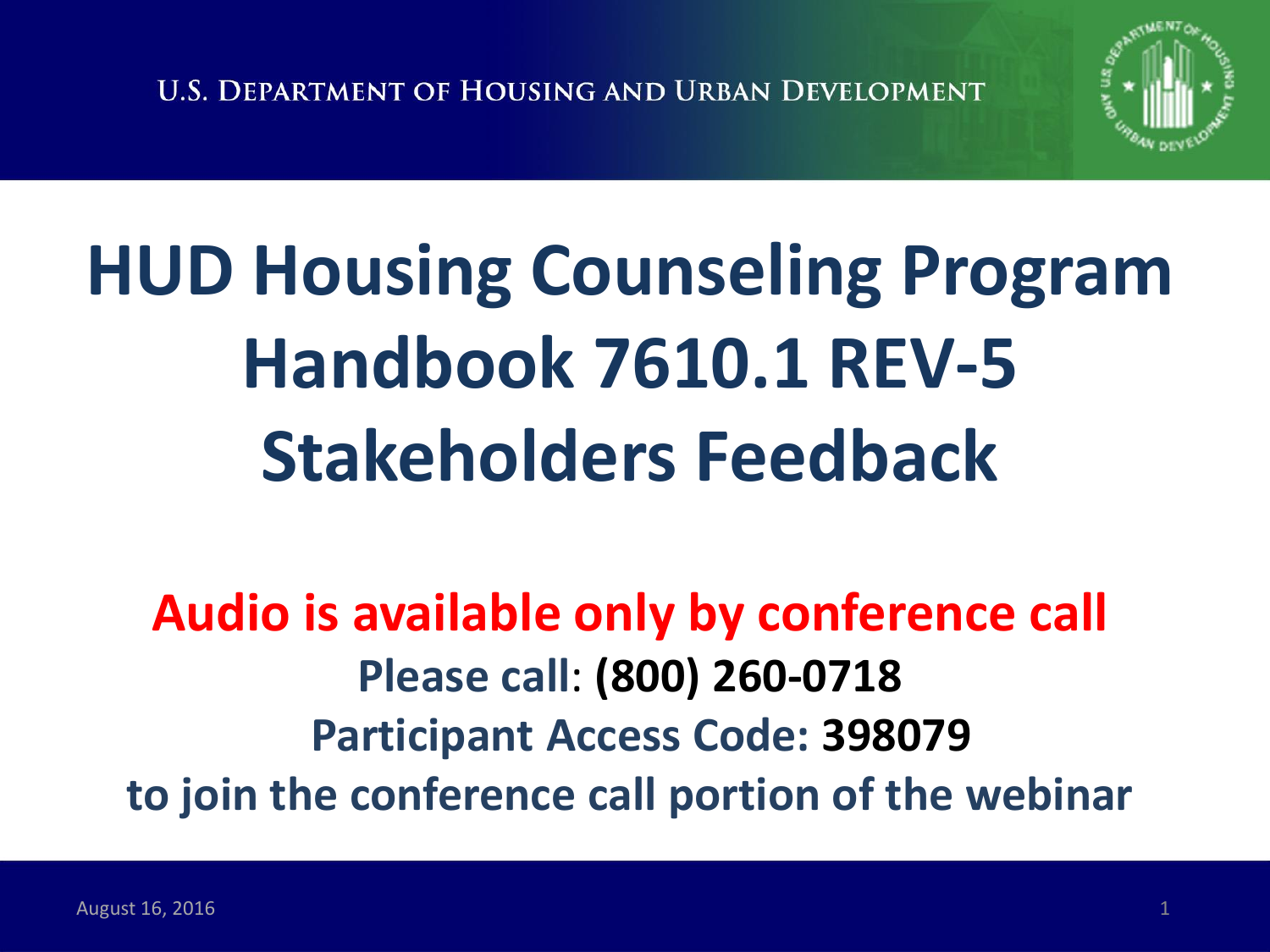# **Webinar Logistics**

- This webinar is being recorded.
- The audio along with the PowerPoint will be available at [www.hudexchange.gov/housingcounseling](http://www.hudexchange.gov/housingcounseling) under "Training Webinar Archives"
- All attendee lines will muted during presentation.
- There will be several polling questions.
- There will be important discussion questions. The operator will give you instructions. You will **not** have to give your name and agency to participate in the discussions.

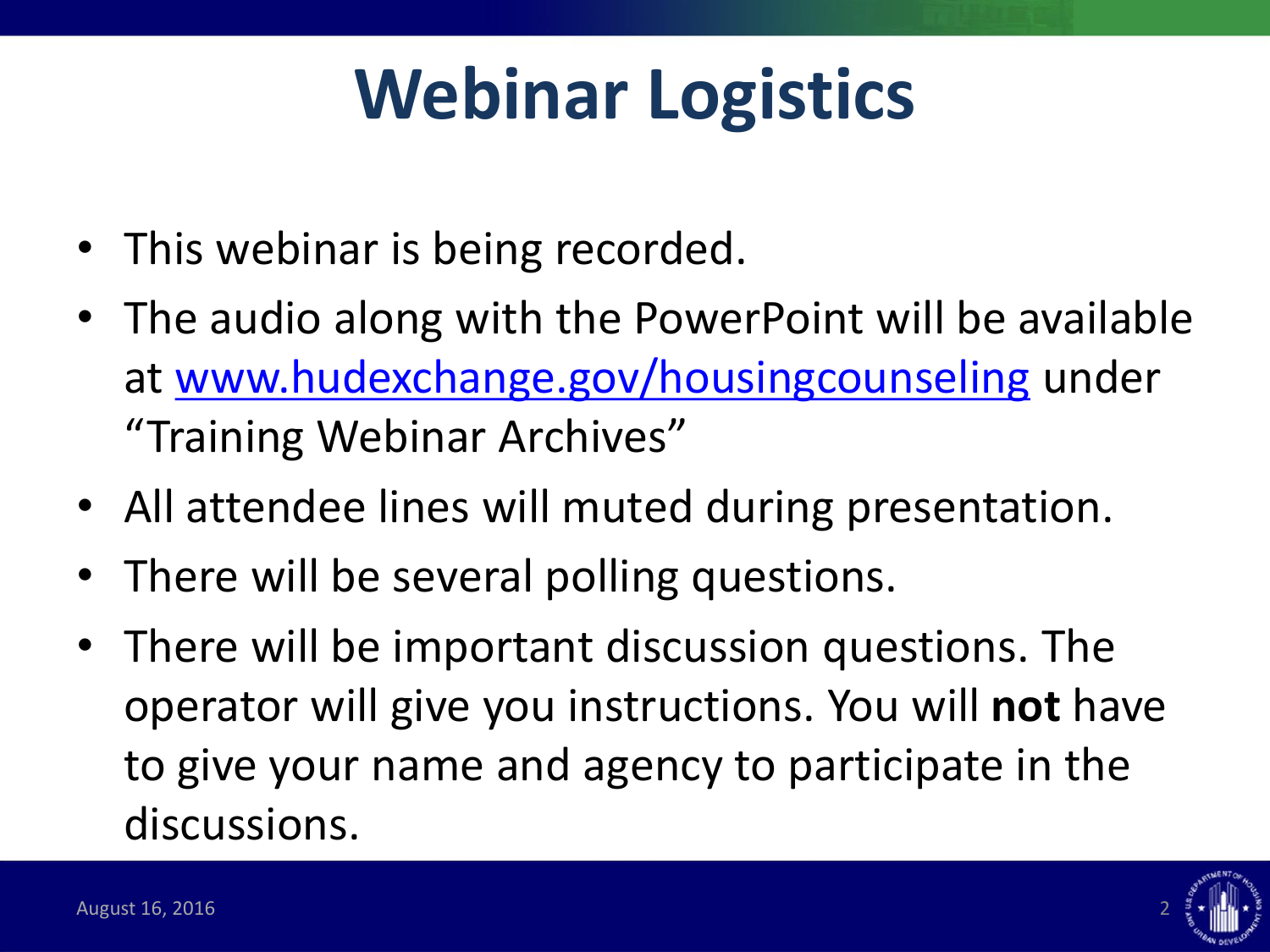# **Other Ways to Ask Questions**

|            | File View Help                                         |  |                     | 日回回因 |
|------------|--------------------------------------------------------|--|---------------------|------|
| ******<br> | $=$ Audio                                              |  |                     |      |
|            | ◯ Telephone<br>Mic & Speakers Settings                 |  |                     |      |
|            | <b>&amp;MUTED</b>                                      |  | 4000000000          |      |
|            | <b>Questions</b>                                       |  |                     | ø    |
|            |                                                        |  |                     |      |
|            |                                                        |  |                     |      |
|            | [Enter a question for staff]                           |  |                     |      |
|            |                                                        |  |                     | Send |
|            | <b>Webinar Housekeeping</b><br>Webinar ID: 275-918-366 |  |                     |      |
|            |                                                        |  | <b>GoTo</b> Webinar |      |

#### Your Participation

Please submit your text questions and comments using the Questions Panel. We will answer some of them during the webinar.

You can also send questions and comments to [housing.counseling@hud.gov](mailto:housing.counseling@hud.gov) with webinar topic is subject line.

**Note:** The audio and presentation will be available on OHC's website. Information will be sent out via OHC's LISTSERV

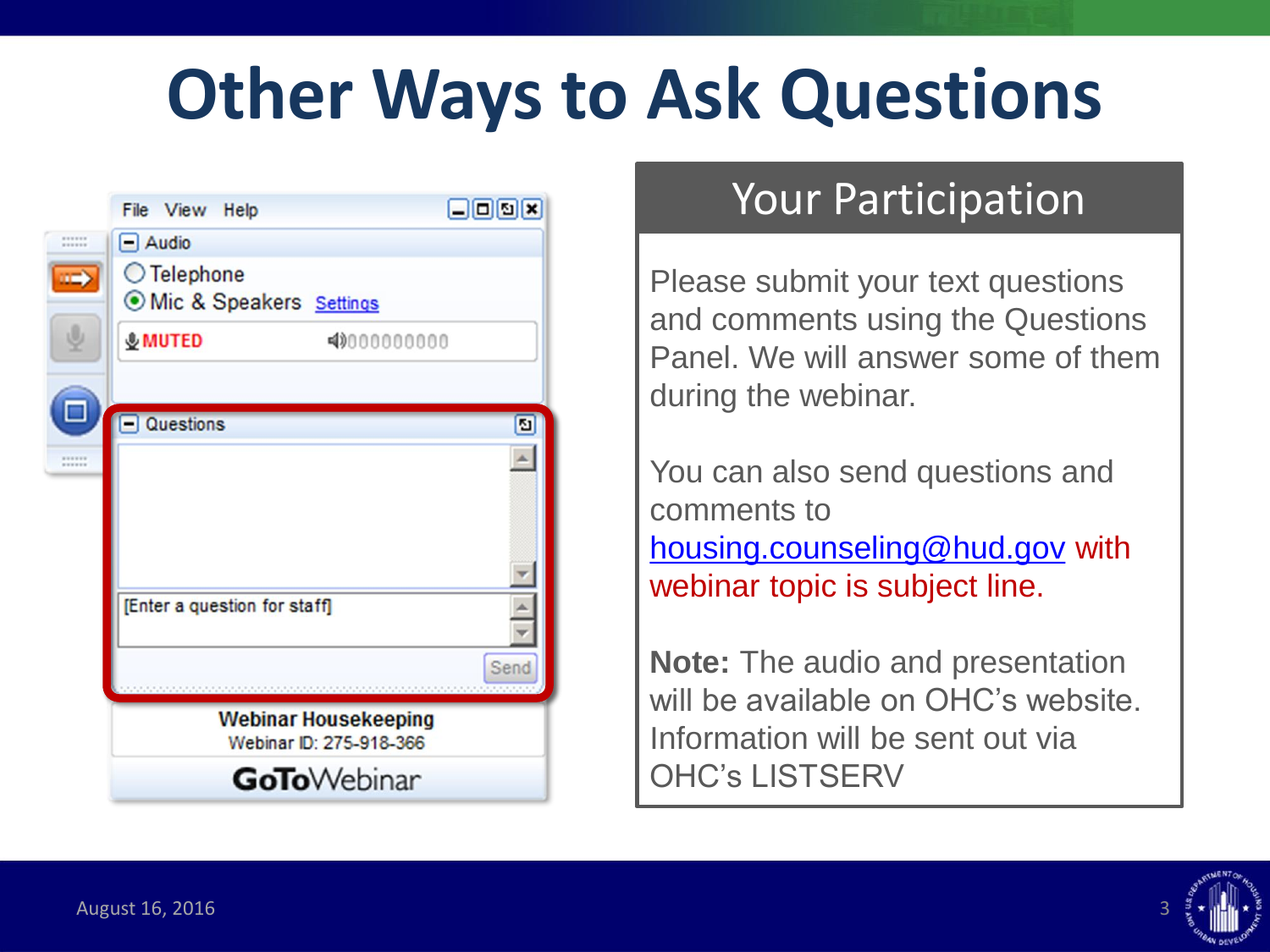

- Please complete the brief survey at the end of this session.
- Your responses will help OHC better plan and present our webinars.

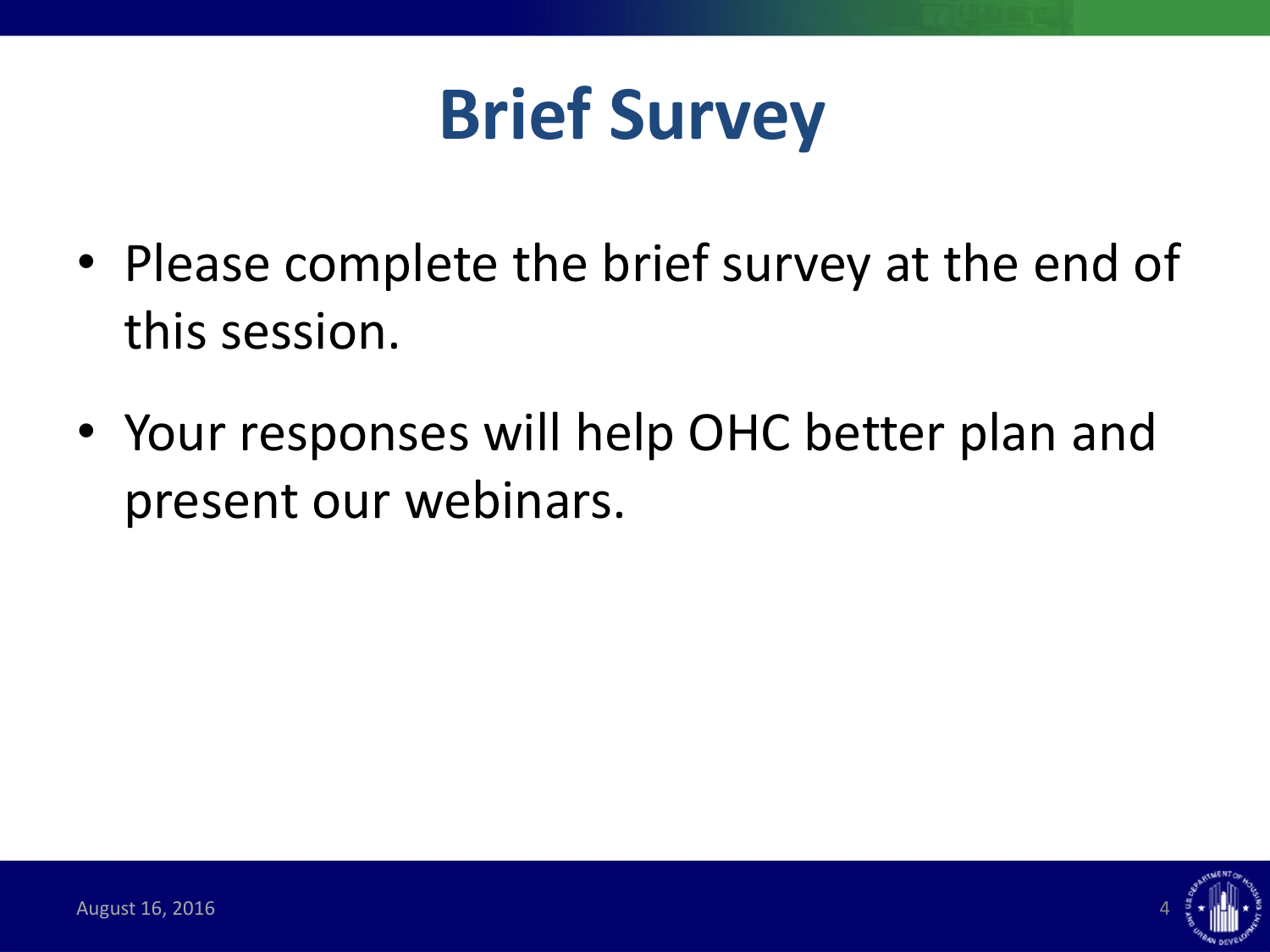**U.S. DEPARTMENT OF HOUSING AND URBAN DEVELOPMENT** 



## **Welcome**

# **Stephanie Williams**

**Sr. Housing Program Officer Office of Policy and Grant Administration Atlanta, GA**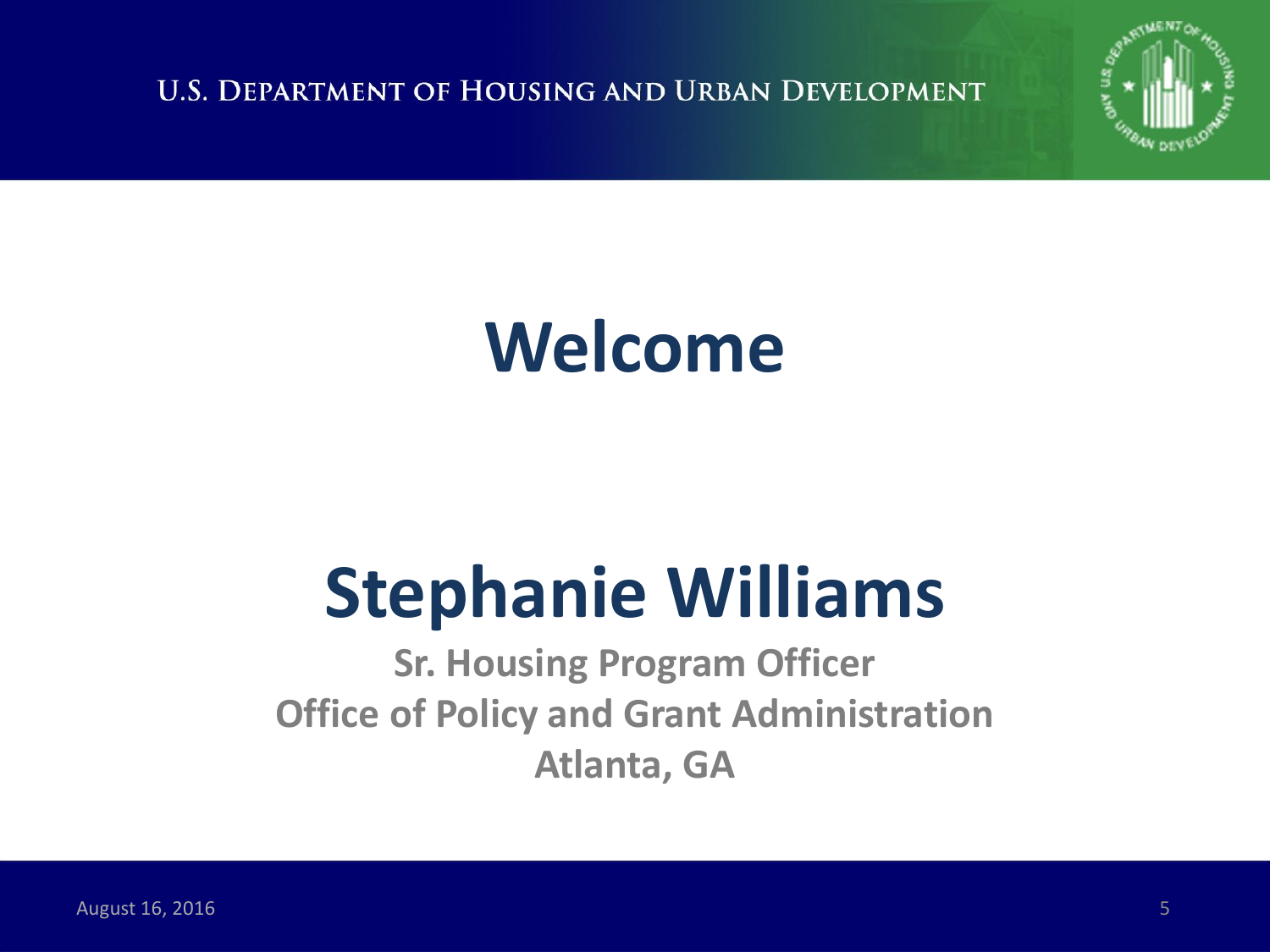# **Stakeholder Meeting Purpose**

- Provide an opportunity for communication and interaction
- Evaluate stakeholder input on program policy and procedures
- Share best practices and challenges
- Provide insight for OHC to help housing counselors achieve goals

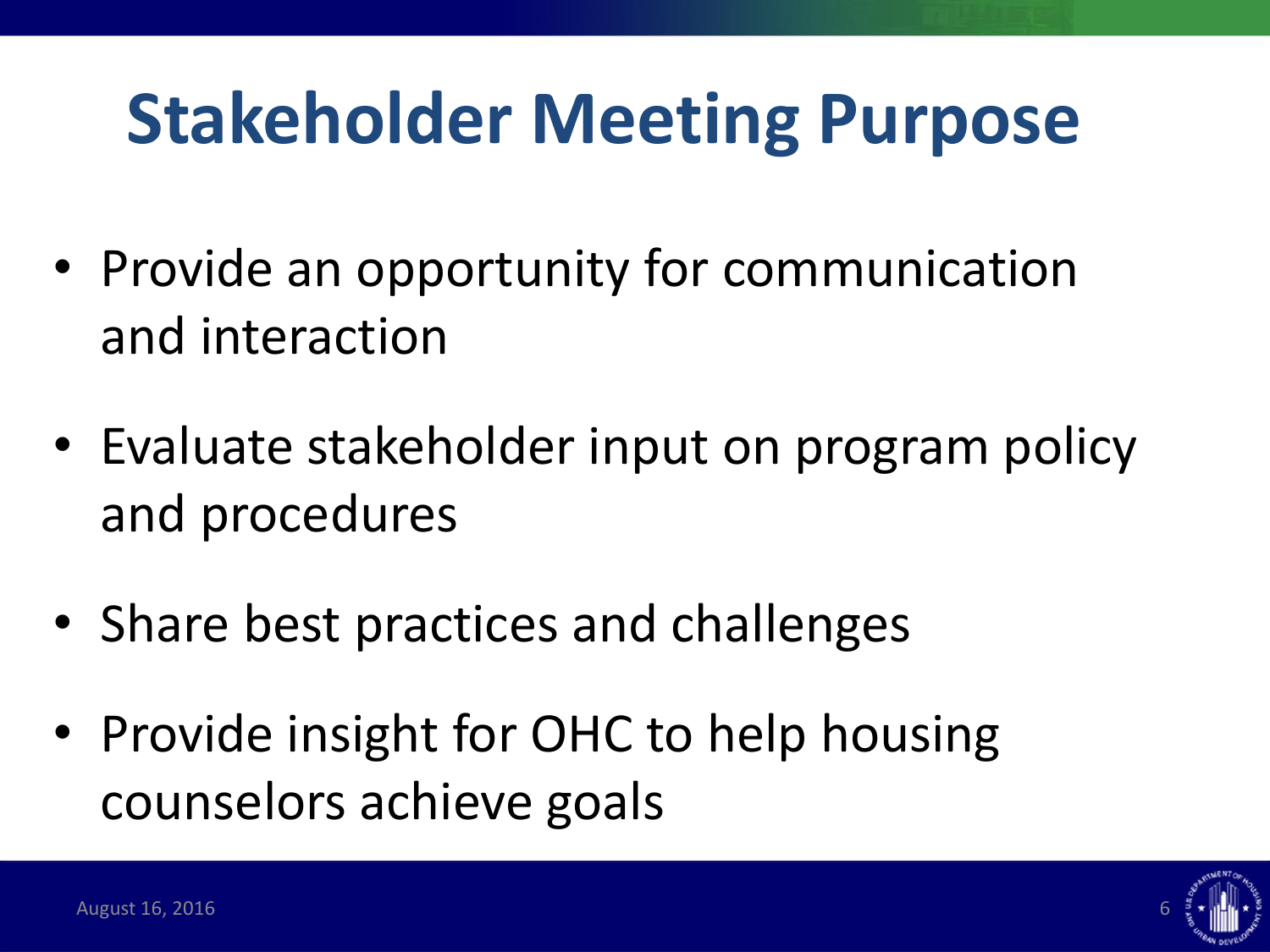## **Agenda**

- Reasons for Housing Counseling Program Handbook revision
- Update from OHC Handbook Revision Team
- Feedback on program policy issues

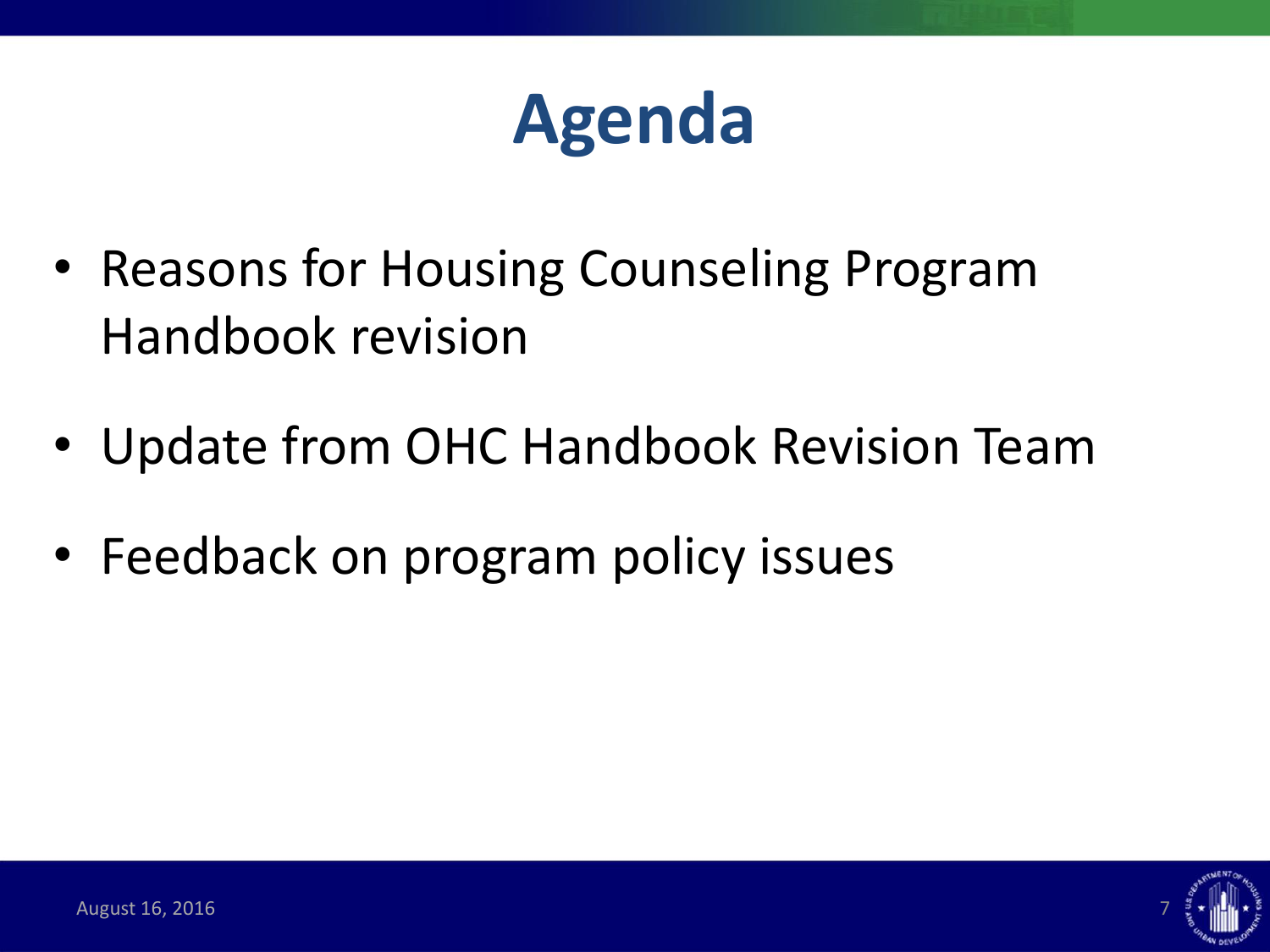# **Handbook Chapters**

- Chapter 1-General Program Information
- Chapter 2-Obtaining HUD Approval
- Chapter 3-Delivery of Housing Counseling Services
- Chapter 4-Reverse Mortgage Housing Counseling
- Chapter 5-Recordkeeping and Reporting
- Chapter 6-Performance Criteria and Monitoring
- Chapter 7-Funding
- Chapter 8-Appeals

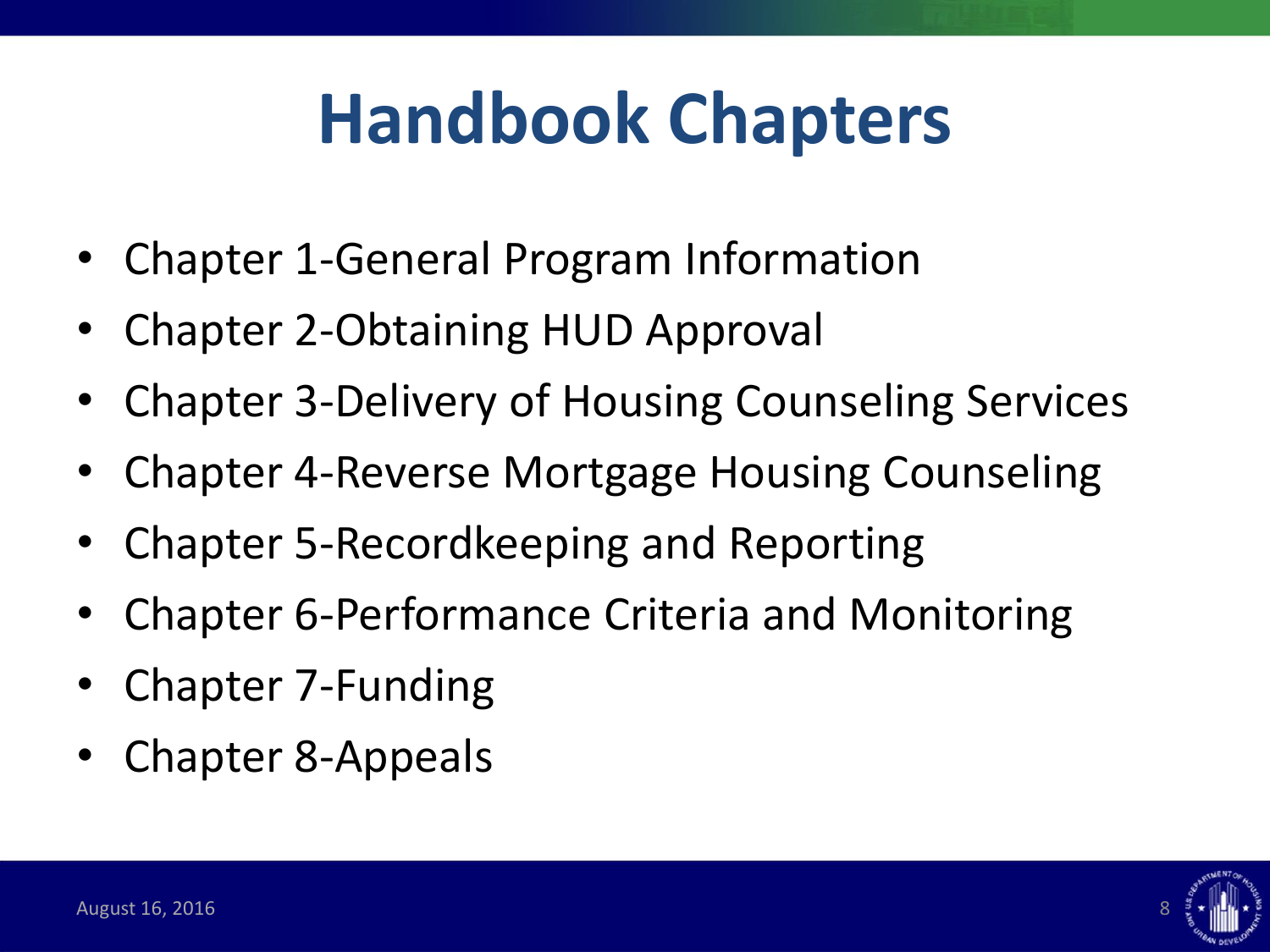# **Polling Question #1**

#### **What type of organization are you representing?**

- **Intermediary**
- Multi-State Organization (MSO)
- State Housing Finance Agency (SHFA)
- **Local Housing Counseling Agency (LHCA)**
- Affiliate or Sub-Grantee (of an Intermediary/MSO/SHFA)

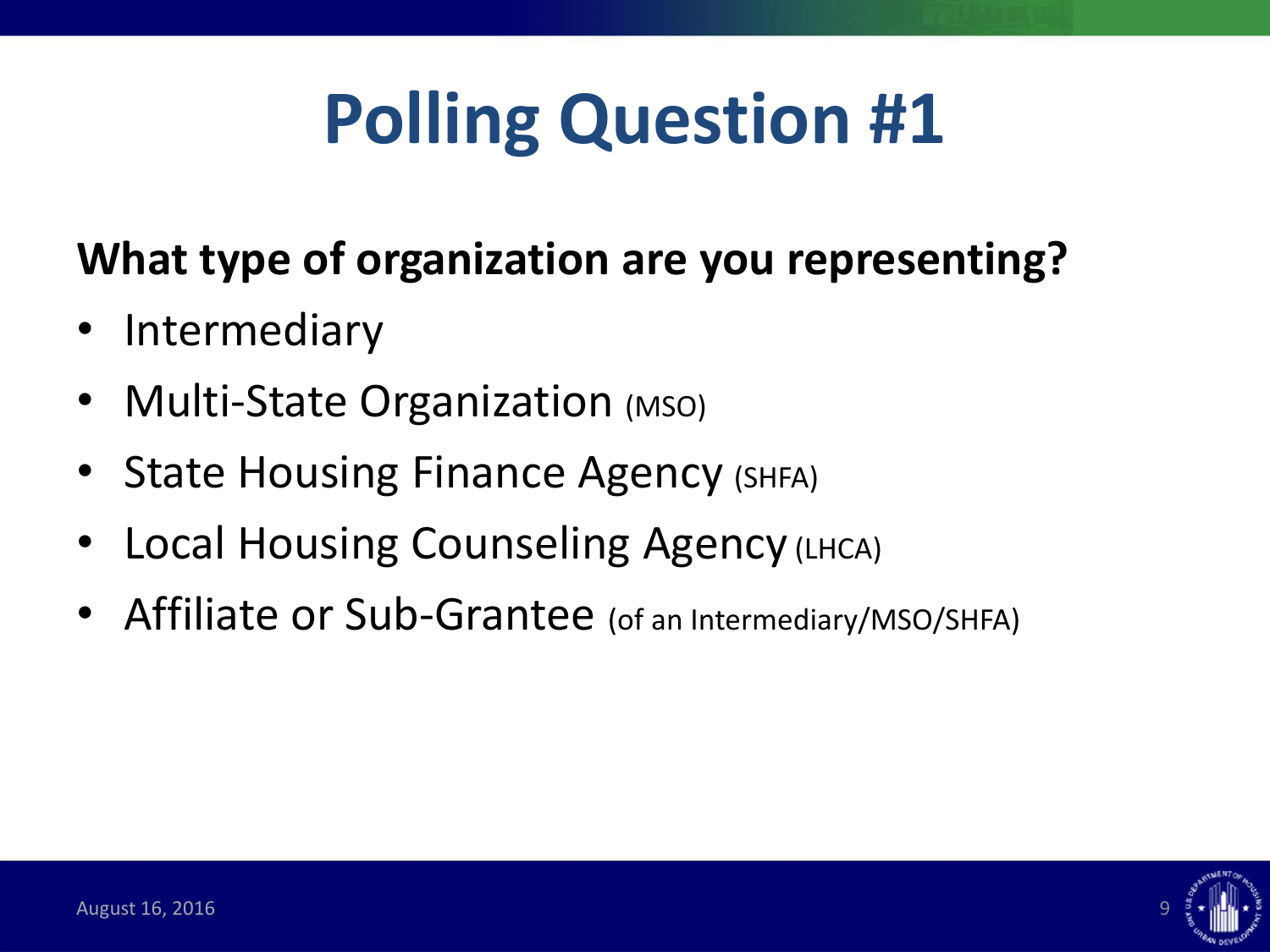**Discussion on Client Files**

- Financial Analysis and Budget What are the reasons/circumstances where financial analysis and/or budget may not be feasible?
- Follow-up What are some of the reasons why client follow-up is not possible?
- Discussion of Alternatives When is discussion of alternatives challenging?

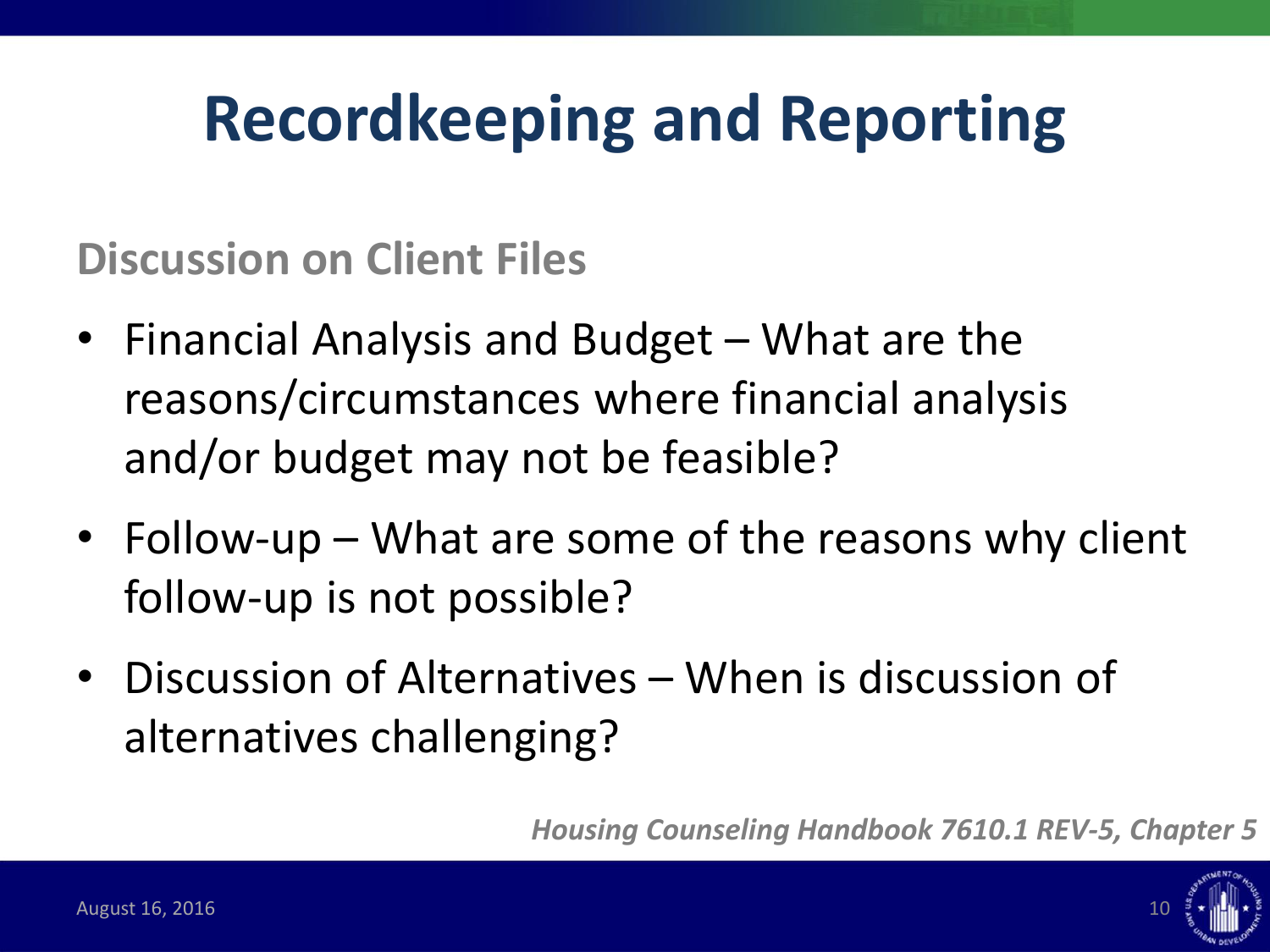# **Polling Question #2**

**Do you think follow-up procedures and time periods are reasonable with regard to recordkeeping?**

- Yes, the current follow-up procedures are fine
- No, adjustments to the procedure are needed

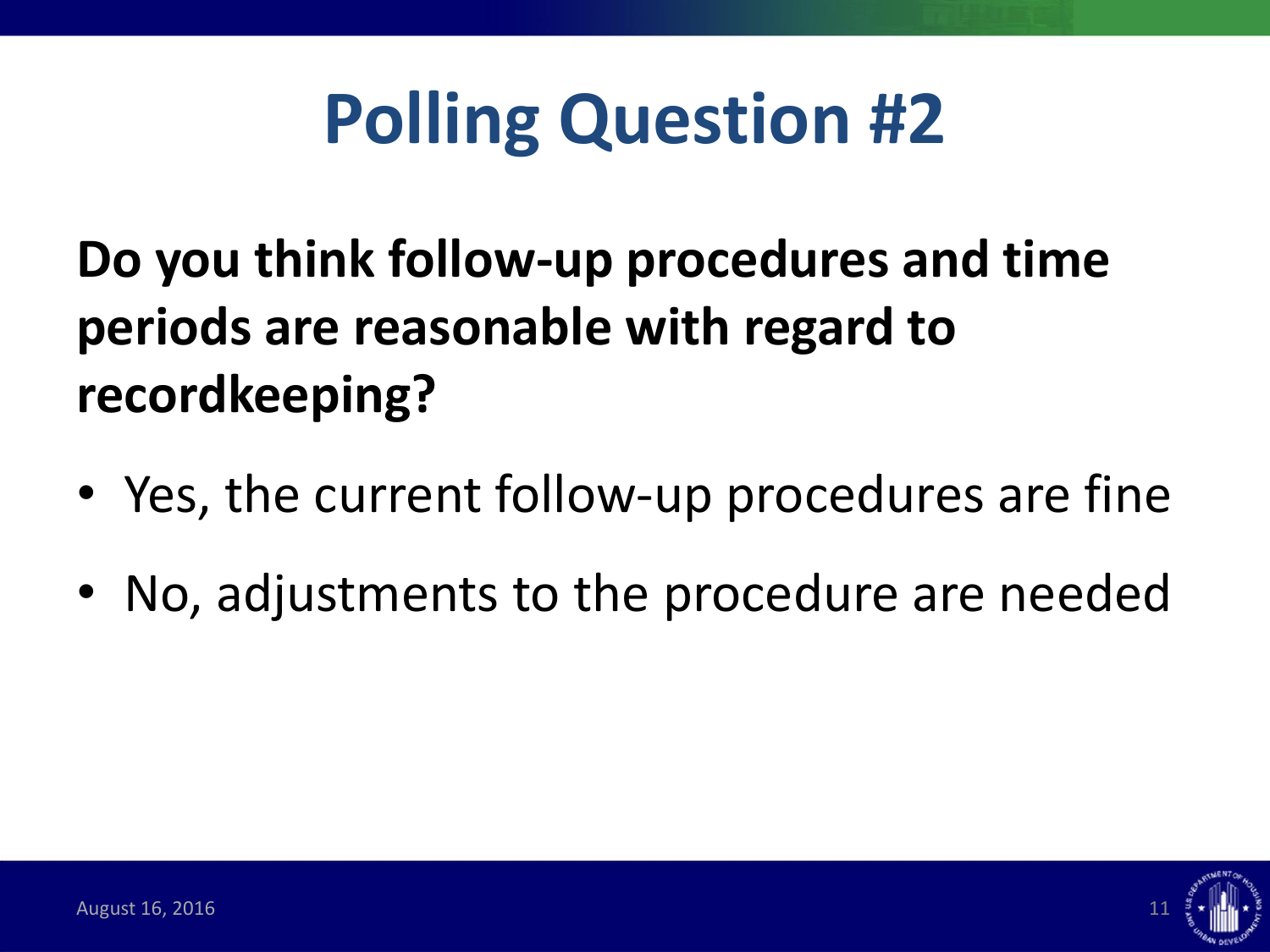#### **Client Files**

• Documenting costs charged to HUD grant or sub-grant as well as other sources. Files do not always show this documentation.

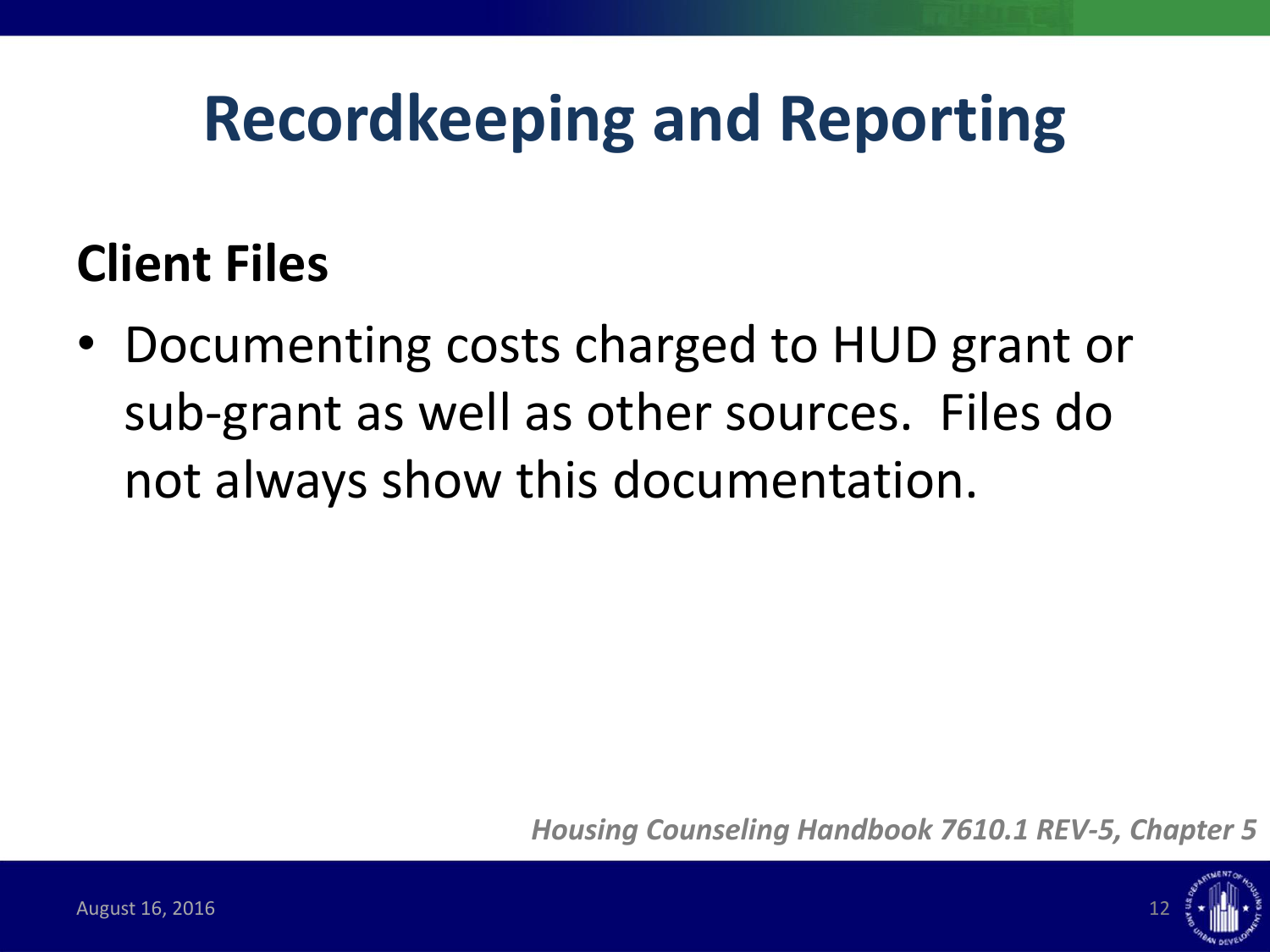#### **Security**

• Security breach – What type of information would be helpful to include on protecting Personally Identifiable Information (PII)?

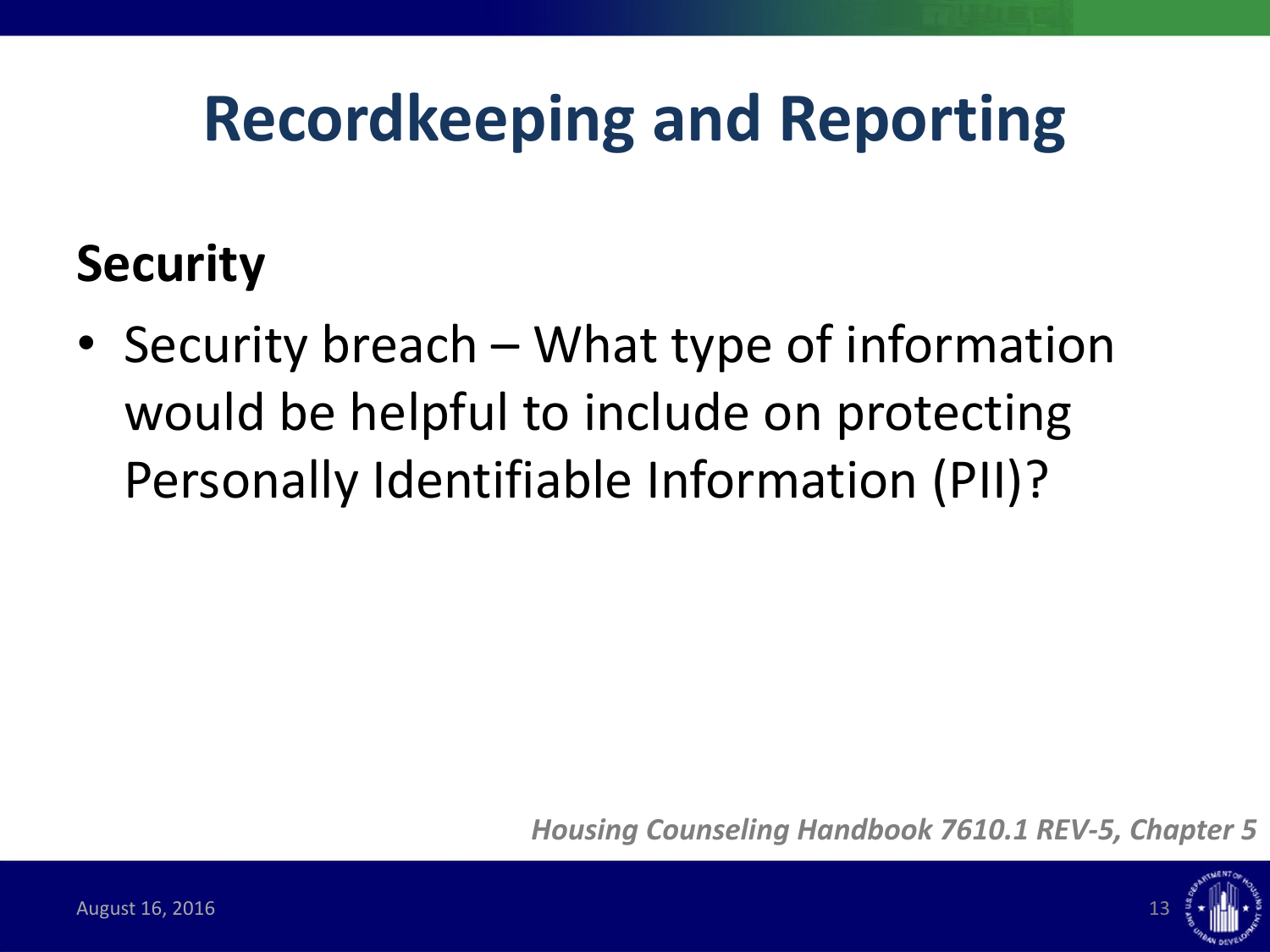**Discussion Question**

What is your most significant challenge(s) regarding recordkeeping and reporting?

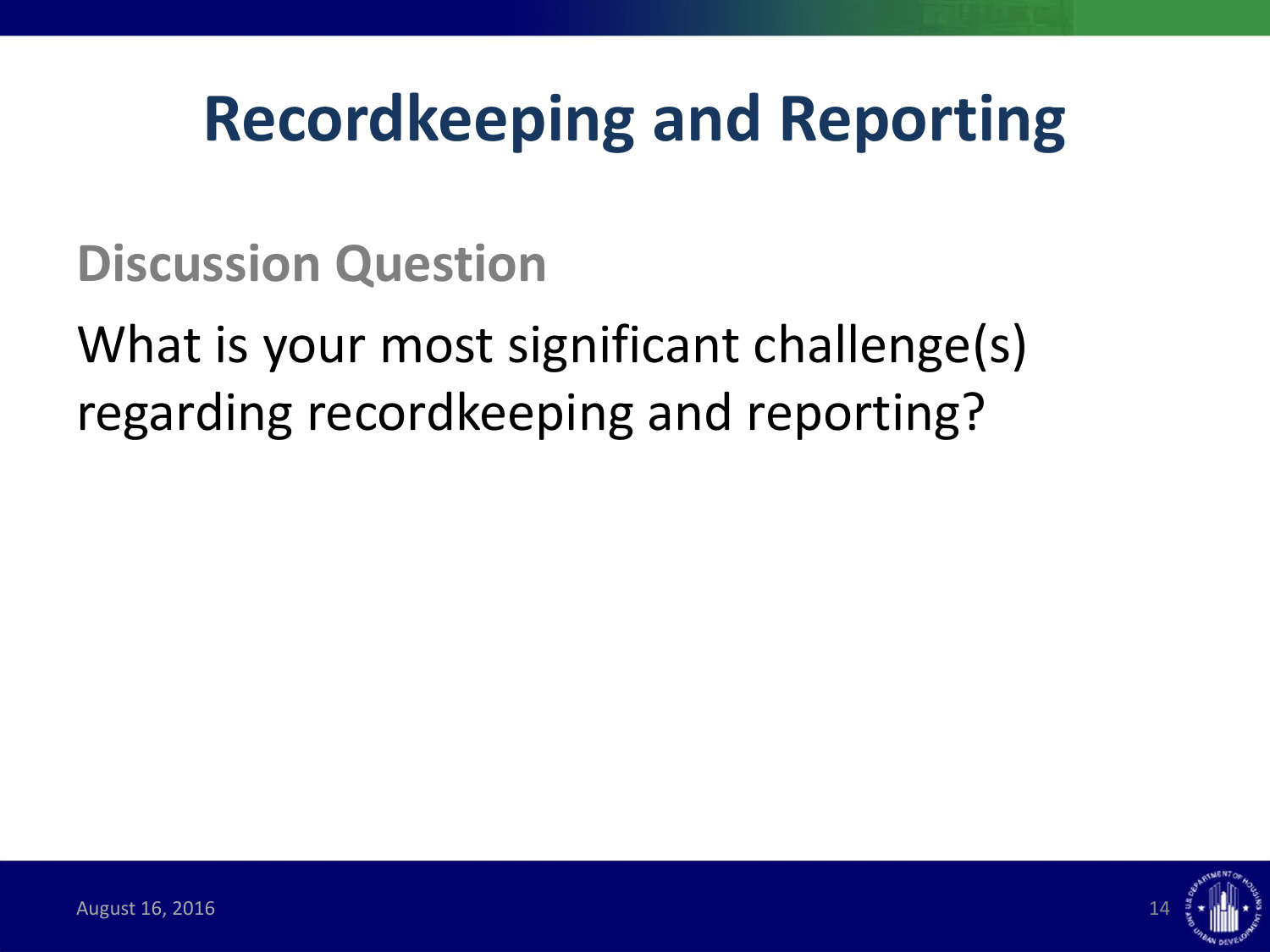"Brick and Mortar" requirement that agencies have a physical office in each state where they are approved to provide housing counseling.

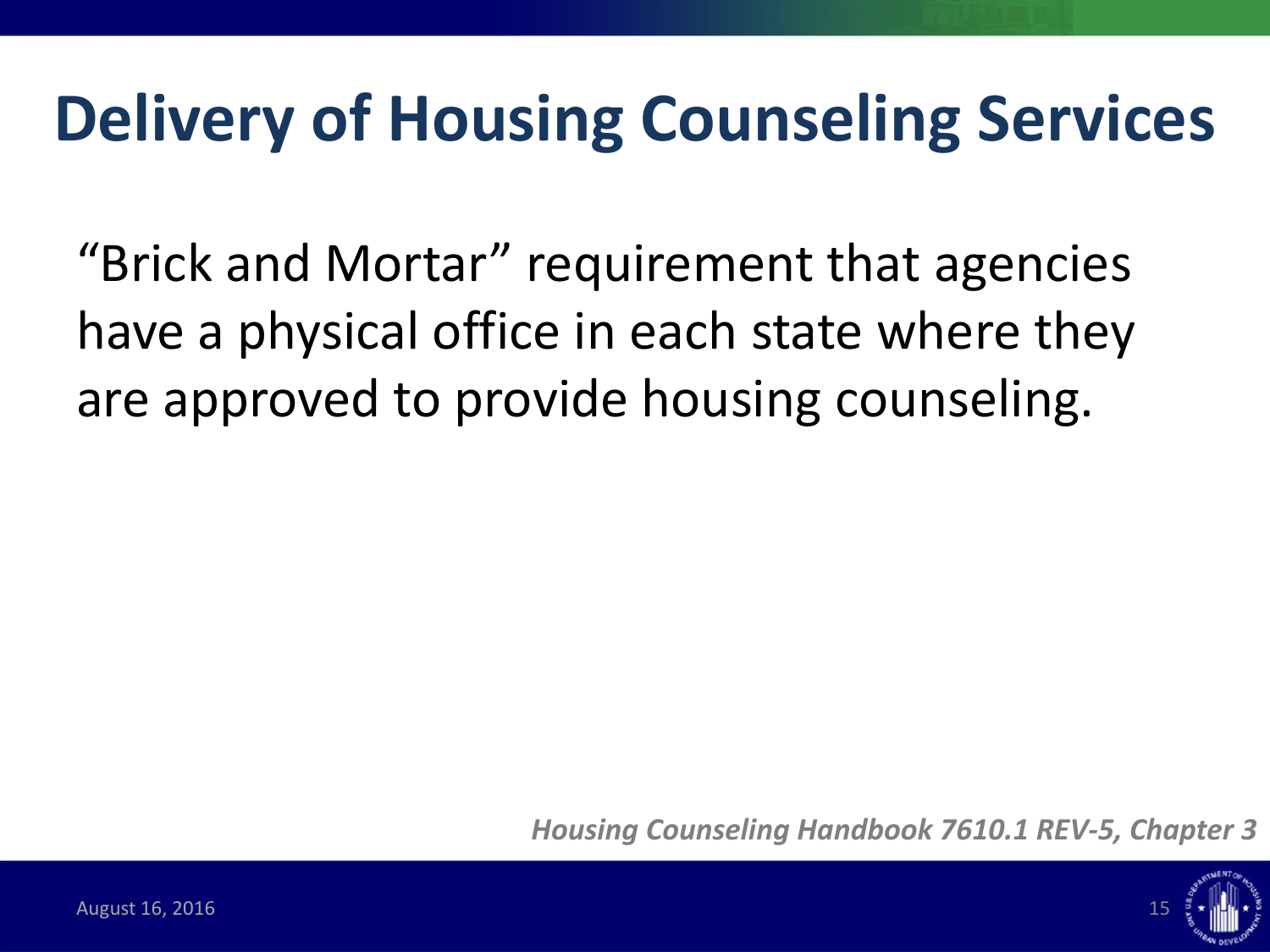**Background-** HUD's Housing Counseling Program currently allows agencies to perform comprehensive housing counseling only in states in which they have a physical "brick and mortar" office. HUD regulations (24 CFR 214.300) and the Housing Counseling Handbook require:

– "All agencies participating in HUD's Housing Counseling Program that provide services directly to clients *must provide in person counseling to clients that prefer this format*" (emphasis added).

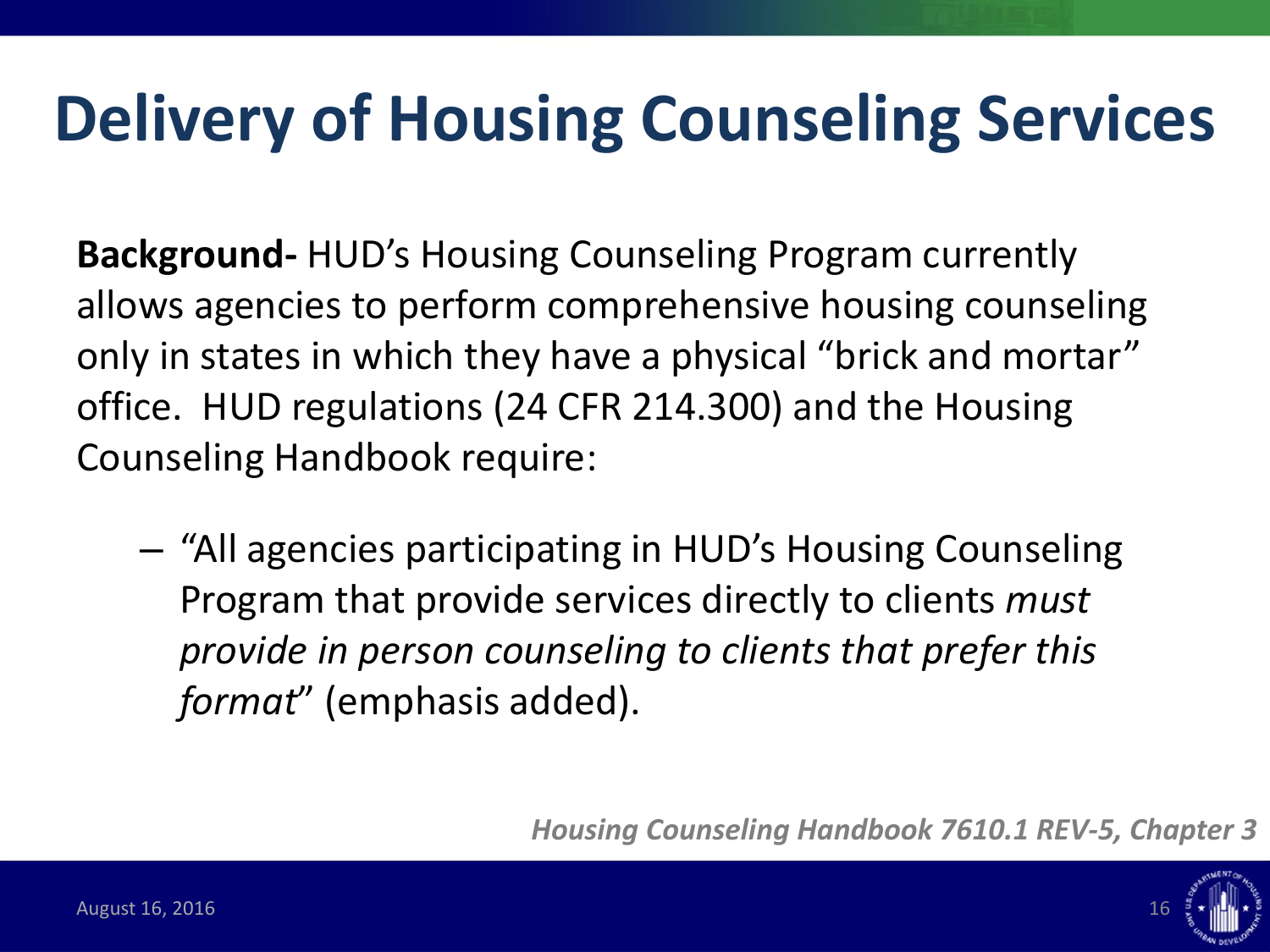- HECM: seniors may prefer telephone counseling (*limited mobility and health conditions*)
- HUD-Approval Form 9900 also addresses the brick and mortar requirement
- Prior Exception to Brick and Mortar Requirement

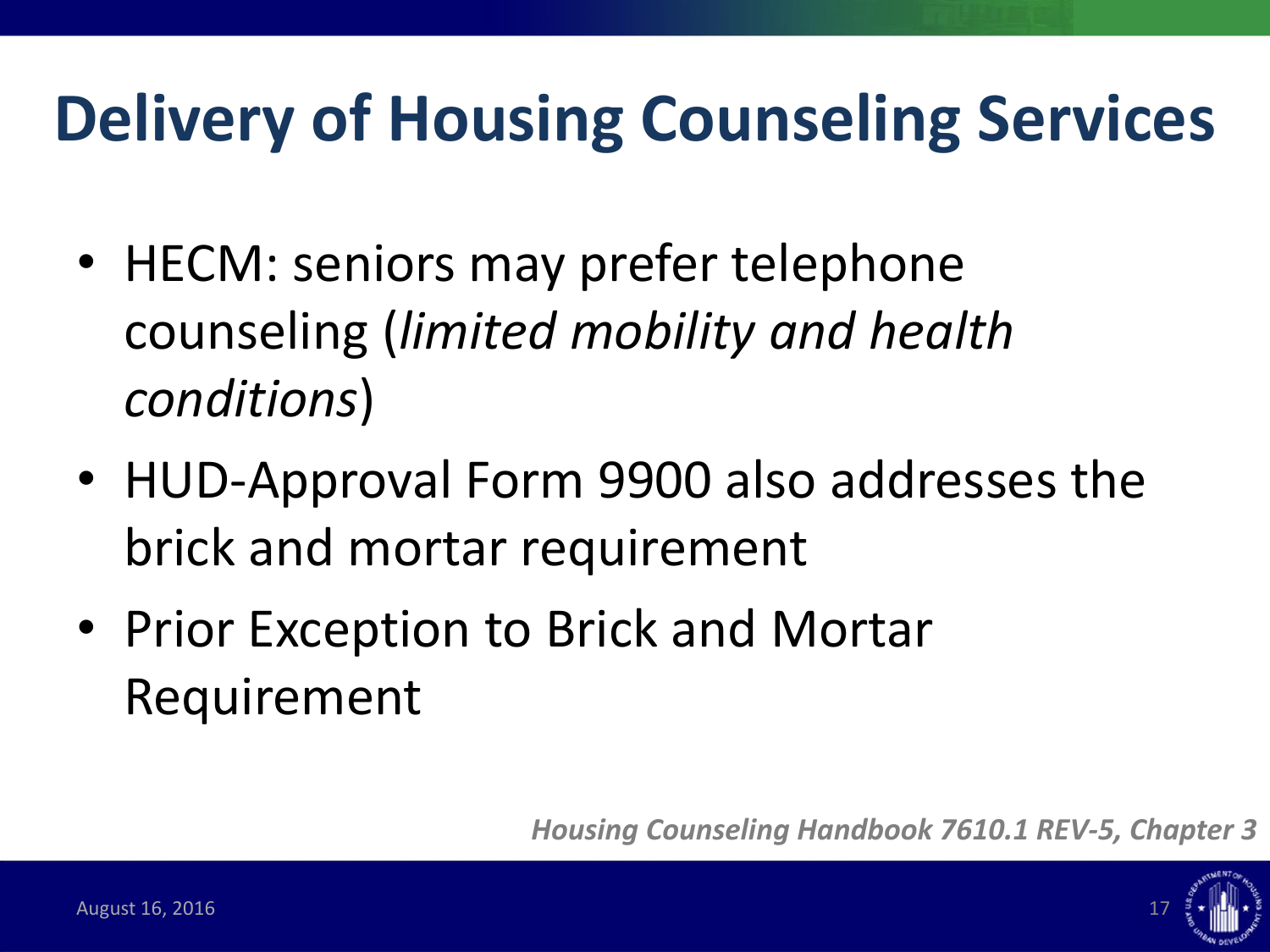# **Polling Question #3**

#### **What percentage of your agency's clients prefer phone counseling to in-person?**

- Under 25%
- 26% to 50%
- 51% to 75%
- 76% to 100%

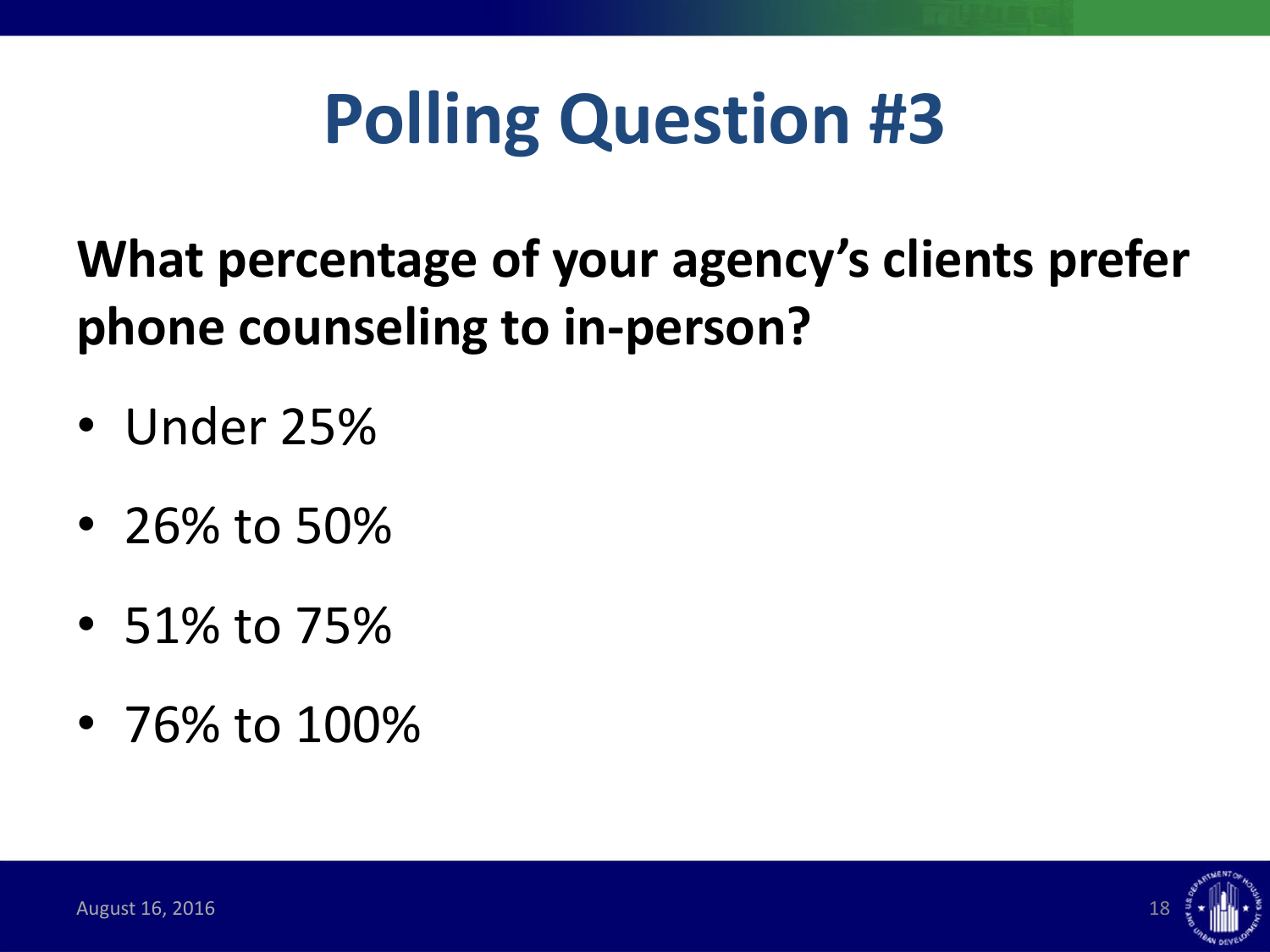**Discussion Question**

Do you feel the market changed so that clients are no longer favoring in-person counseling?

– If so, what has led you to this conclusion?

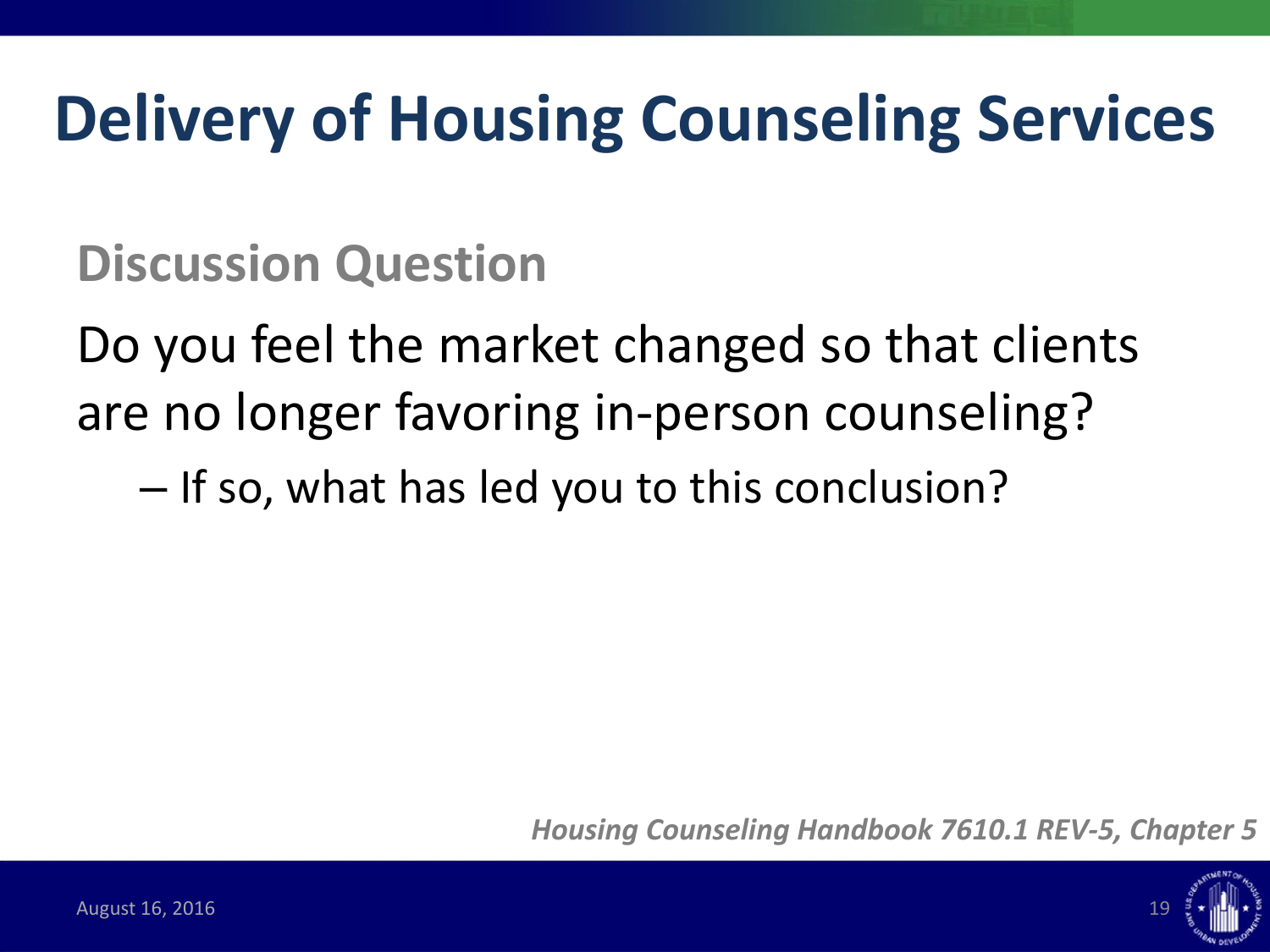**Discussion Question**

Can an agency that is not physically located in a state overcome obstacles to providing quality counseling in the area?

– If so, how can an agency demonstrate to HUD familiarity with rules, programs and services outside the normal service area?

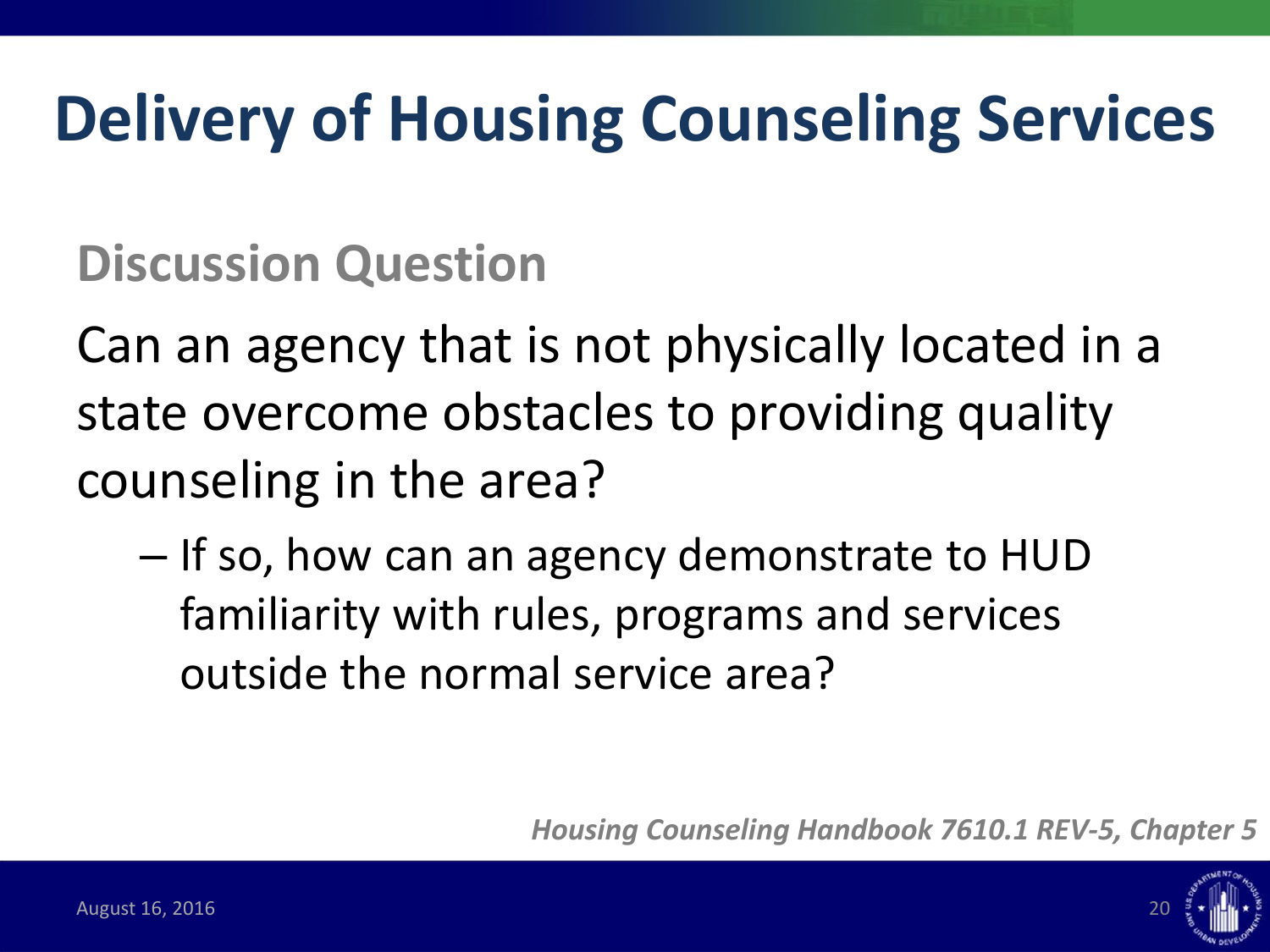**U.S. DEPARTMENT OF HOUSING AND URBAN DEVELOPMENT** 



## **Connie Barton**

**housing Program Specialist Office of Policy and Grant Administration Albany, NY**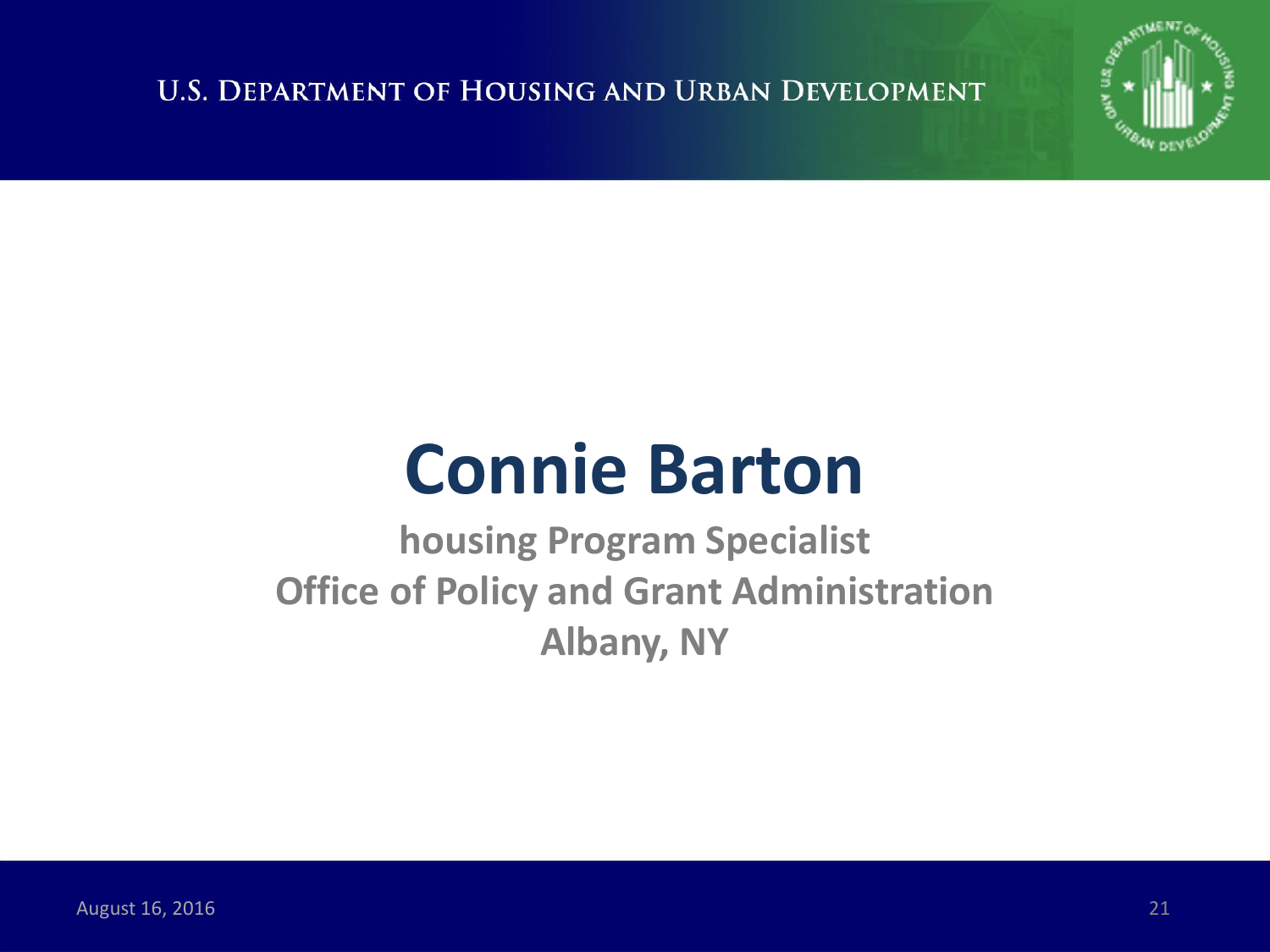# **Funding**

#### **Grant Applications**

- Publication of NOFA
- Eligibility Requirements
- Application Instructions

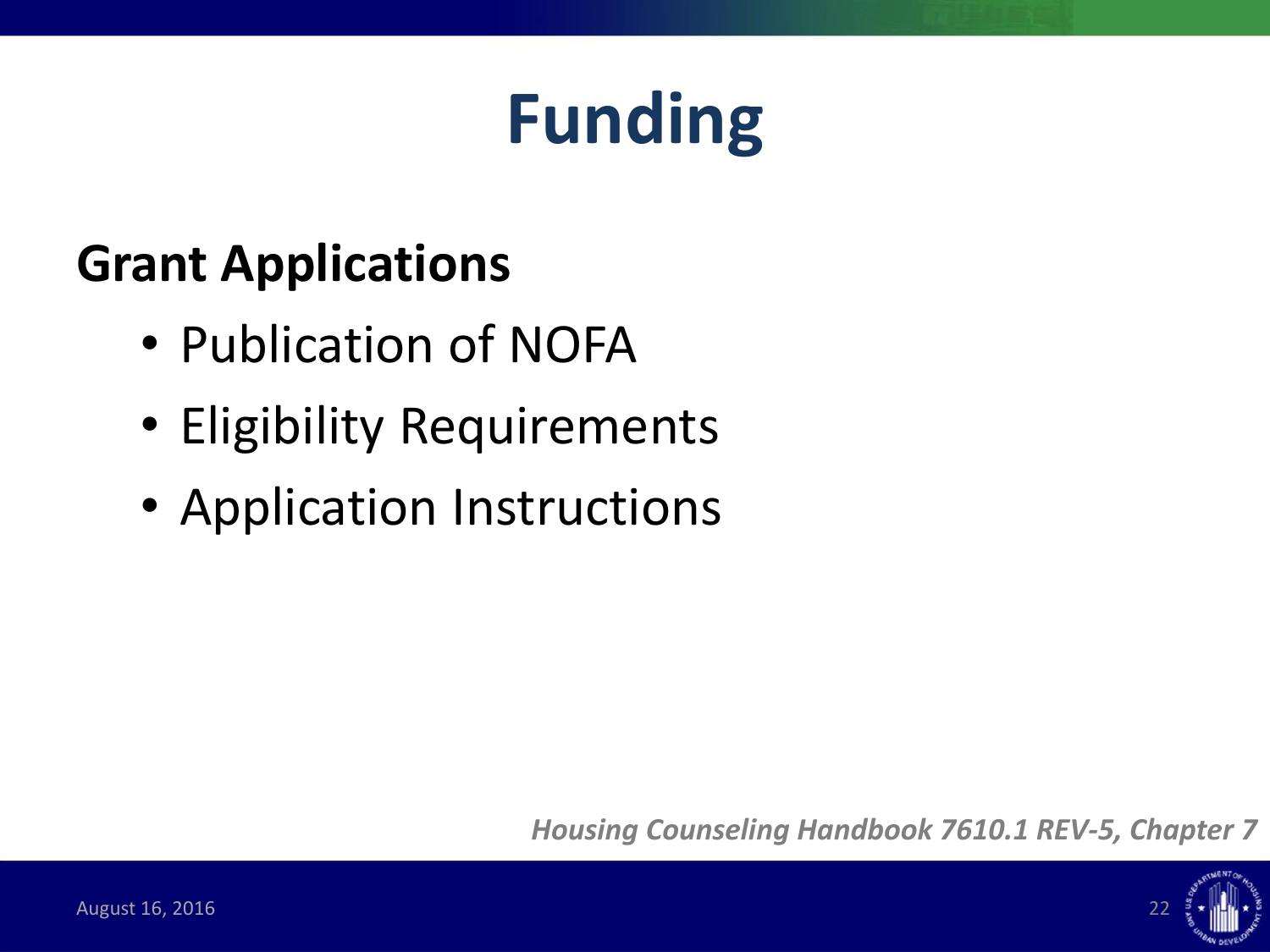# **Polling Question #4**

#### **How often did you refer to the Handbook when completing your NOFA application?**

- Very frequently
- Frequently
- Infrequently
- Not at all

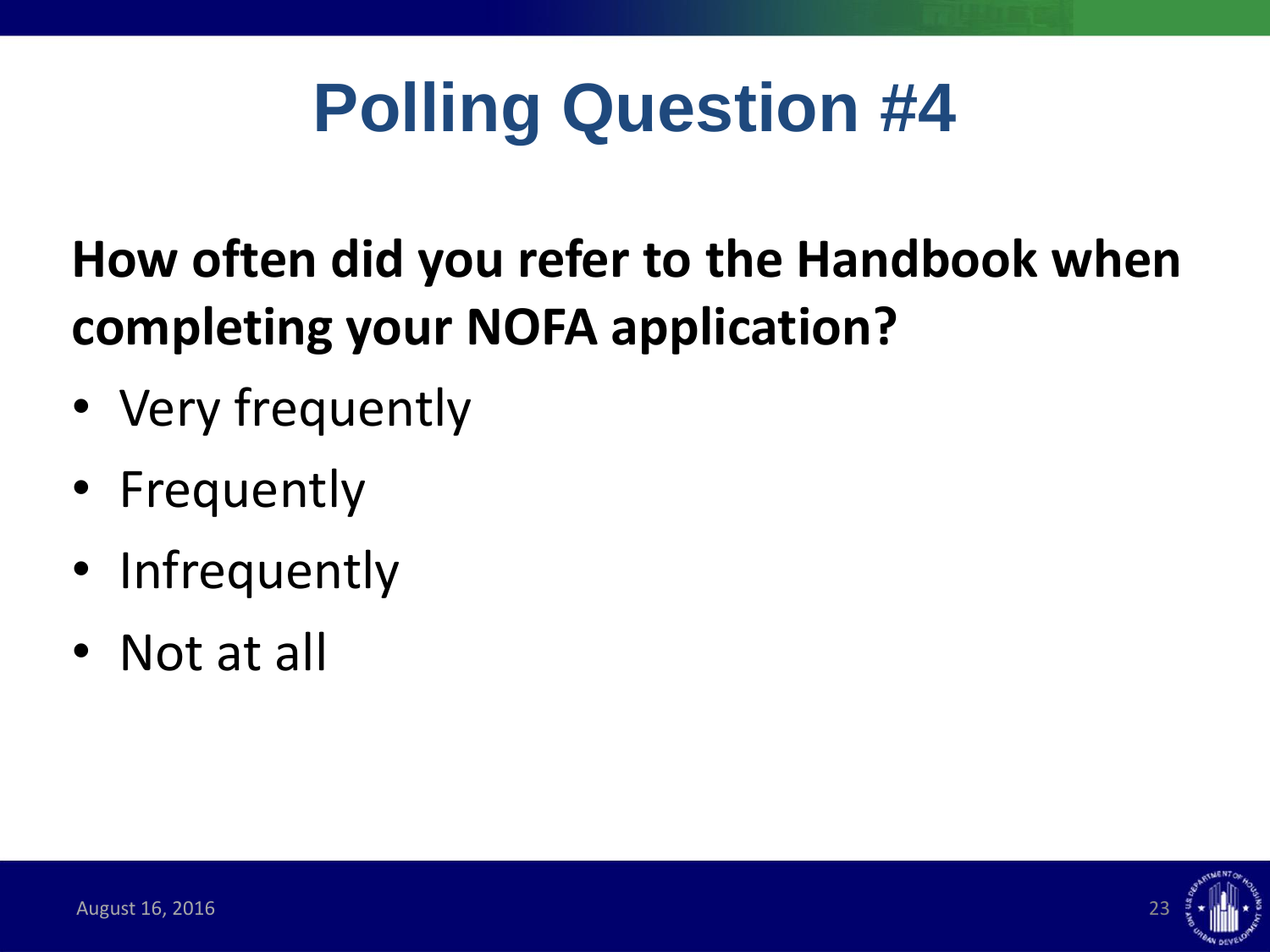### **Funding**

**Discussion Question**

Do you have any suggestions or comments for improving this section of the Handbook?

– Should OHC include additional guidance on **applying** for HUD housing counseling grants?

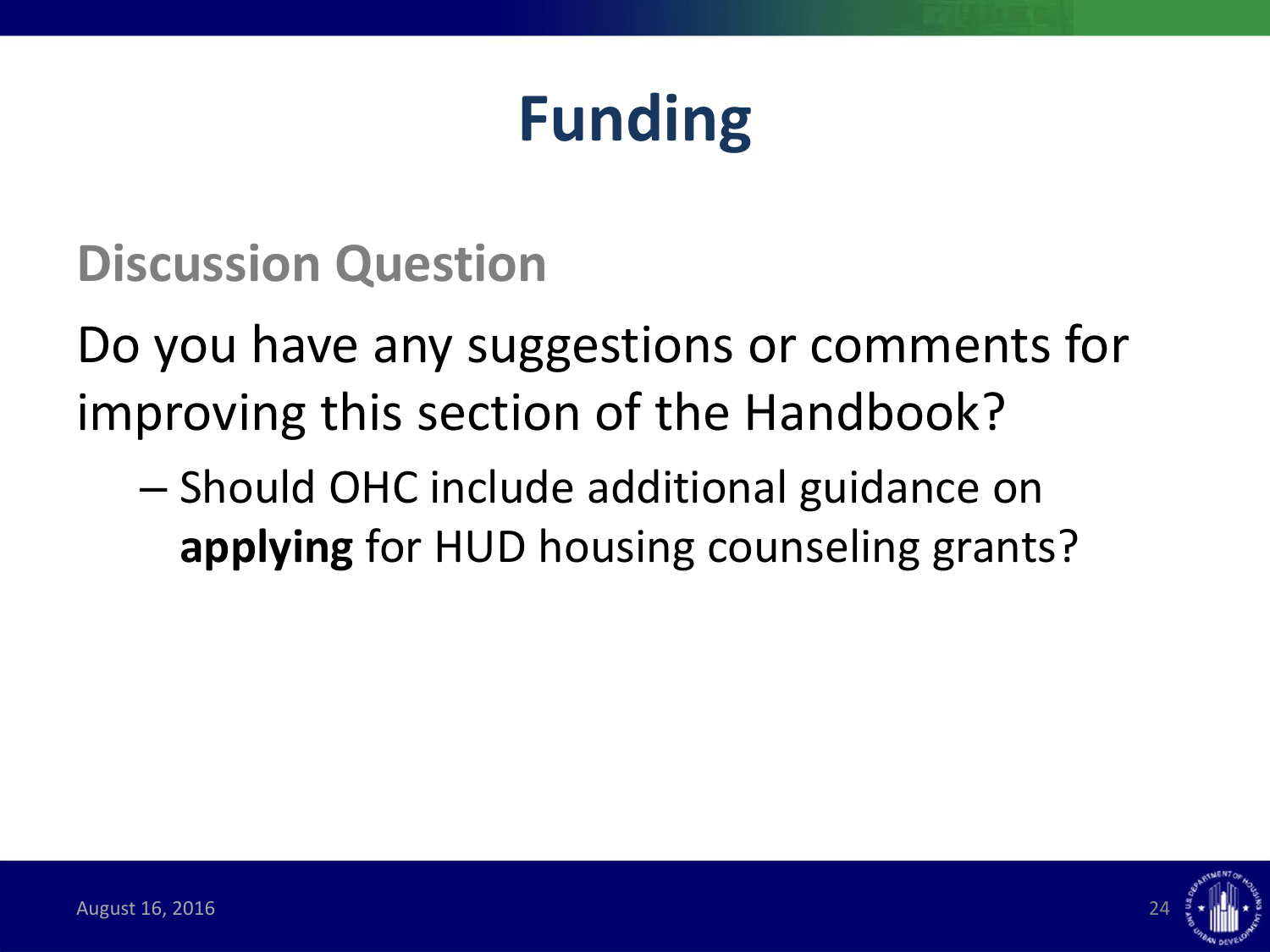# **Polling Question #5**

#### **The Handbook is my agency's primary source of information for grant compliance.**

- True
- False

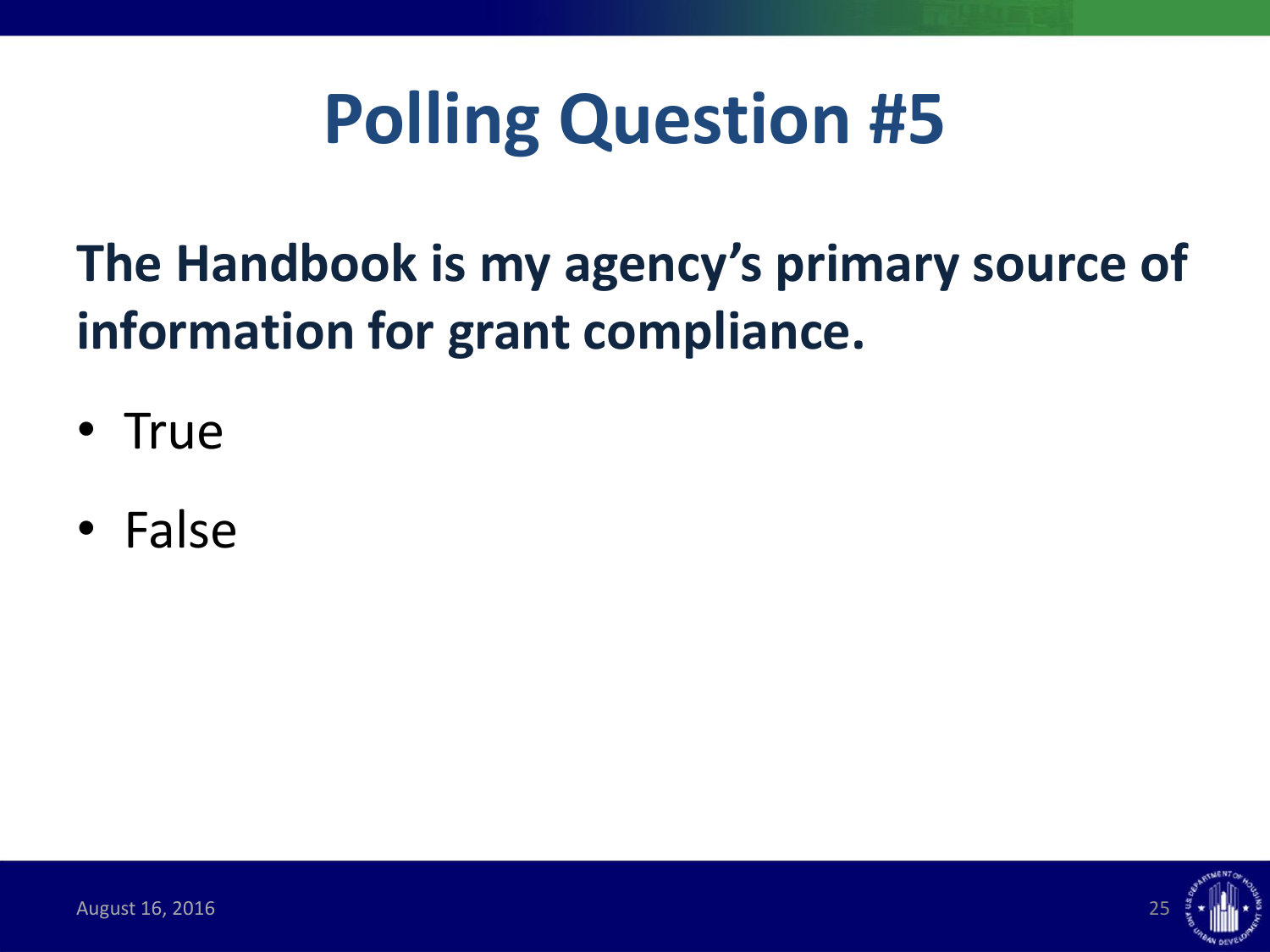# **Funding**

#### **Grant Administration**

- Grant Agreement
- POC/GTR is your resource

Should the Handbook include additional guidance on **grant administration**?

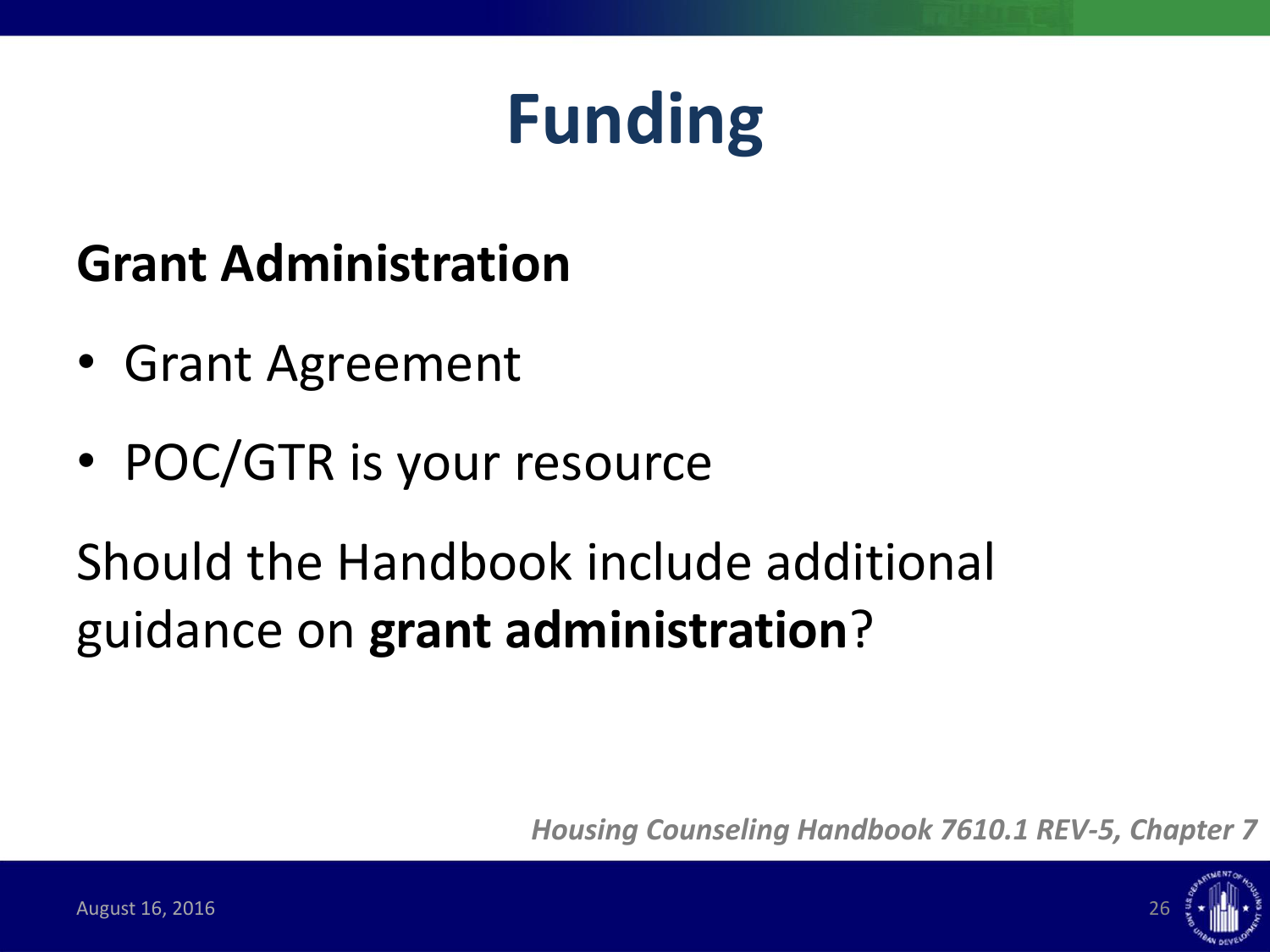## **Funding**

#### **Funding Sources**

• Do you know where to find other sources of HUD and non-HUD funding?

#### **Need guidance on collecting fees?**

- Assessing, reducing and waiving fees
- How to document fees charged
- When grantees can charge fees

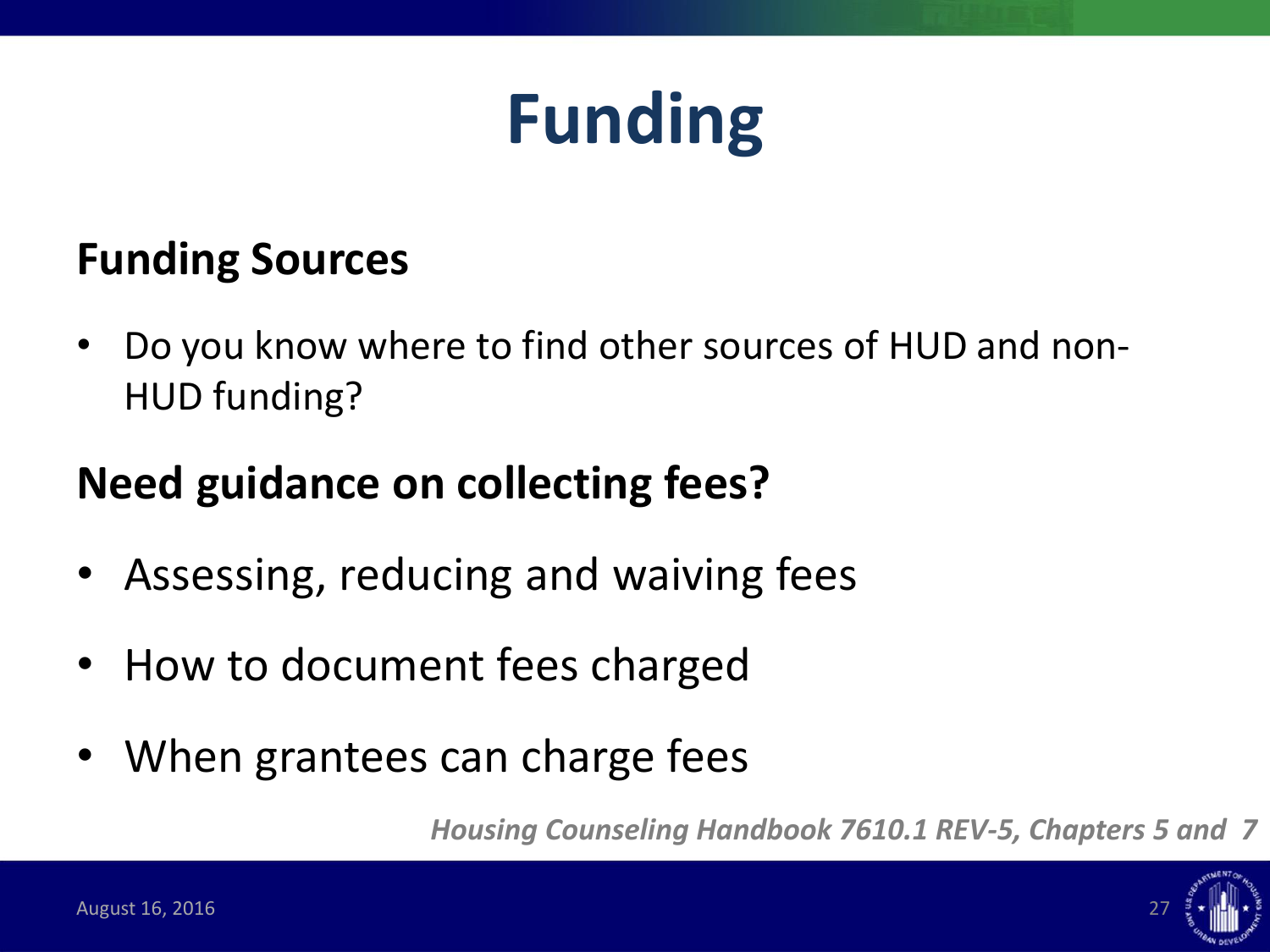## **Appeals**

• Do you have any questions or concerns about the process to appeal any adverse decisions rendered by HUD?

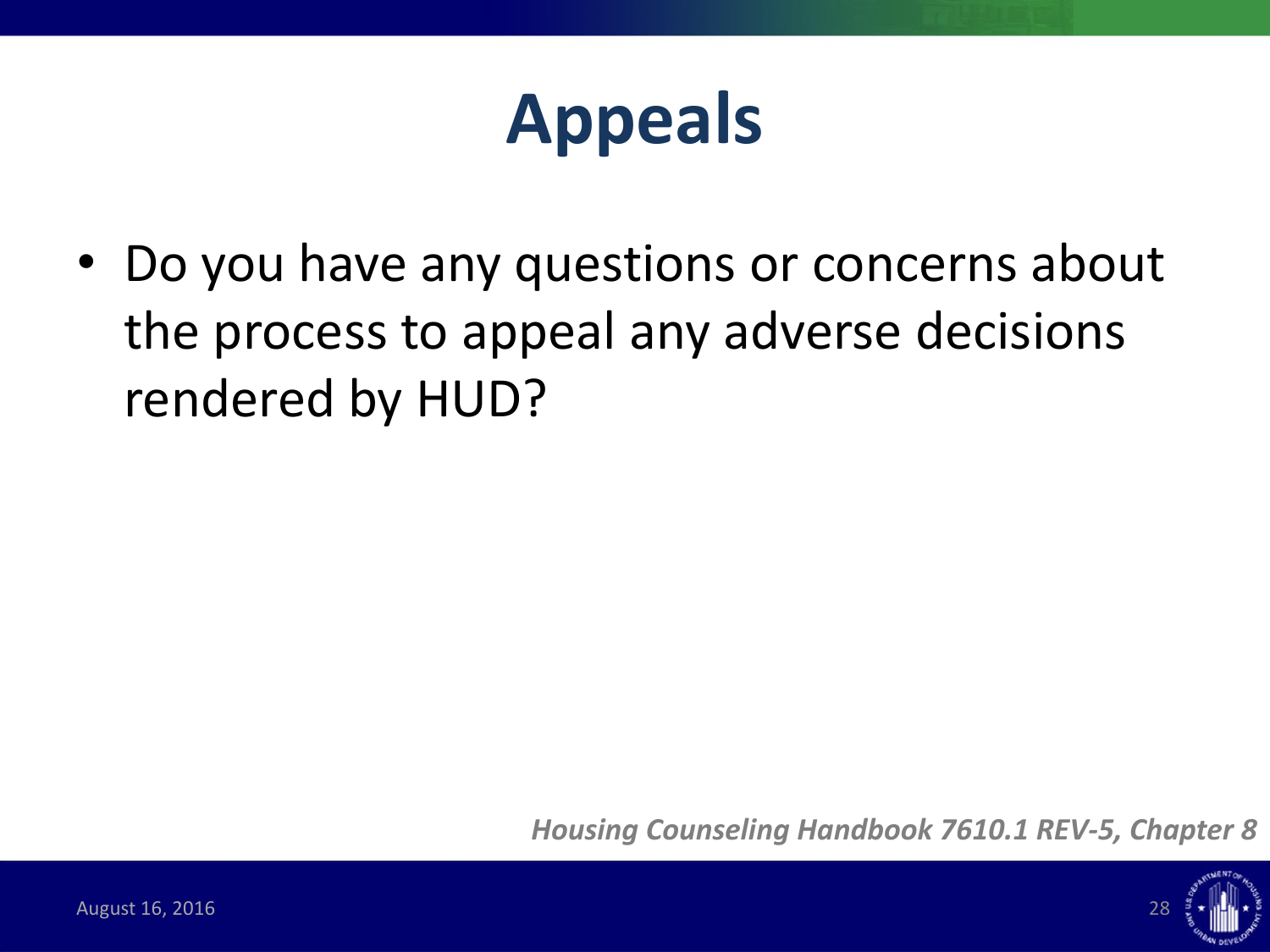# **Concluding Stakeholder Comments**

- What additional suggestions or comments do you have that could further improve the handbook?
- What other handbook topics would you like to see addressed on a stakeholder feedback call?

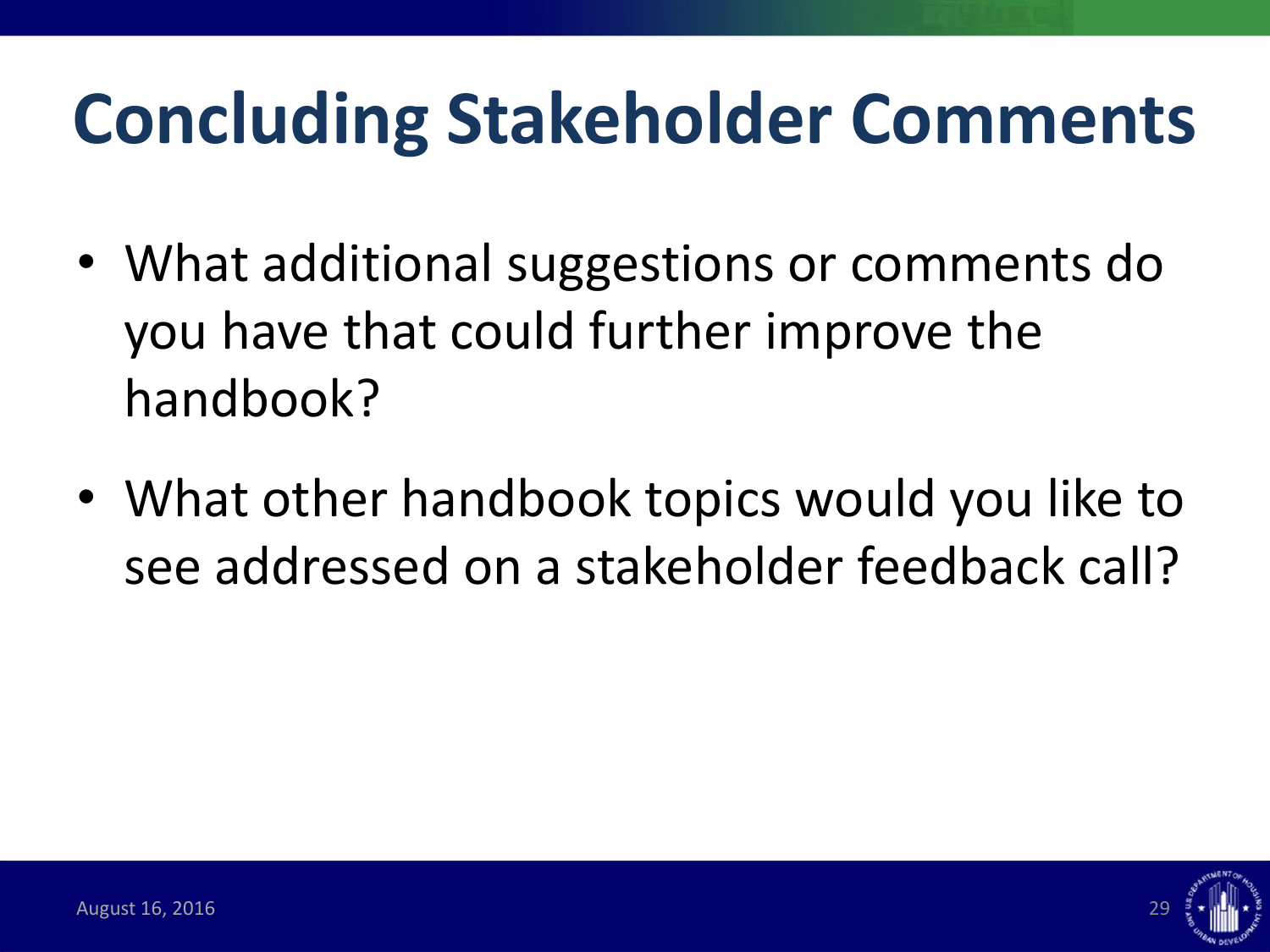**U.S. DEPARTMENT OF HOUSING AND URBAN DEVELOPMENT** 



# **Closing Remarks**

# **Stephanie Williams**

**Sr. Housing Program Officer Office of Policy and Grant Administration Atlanta, GA**